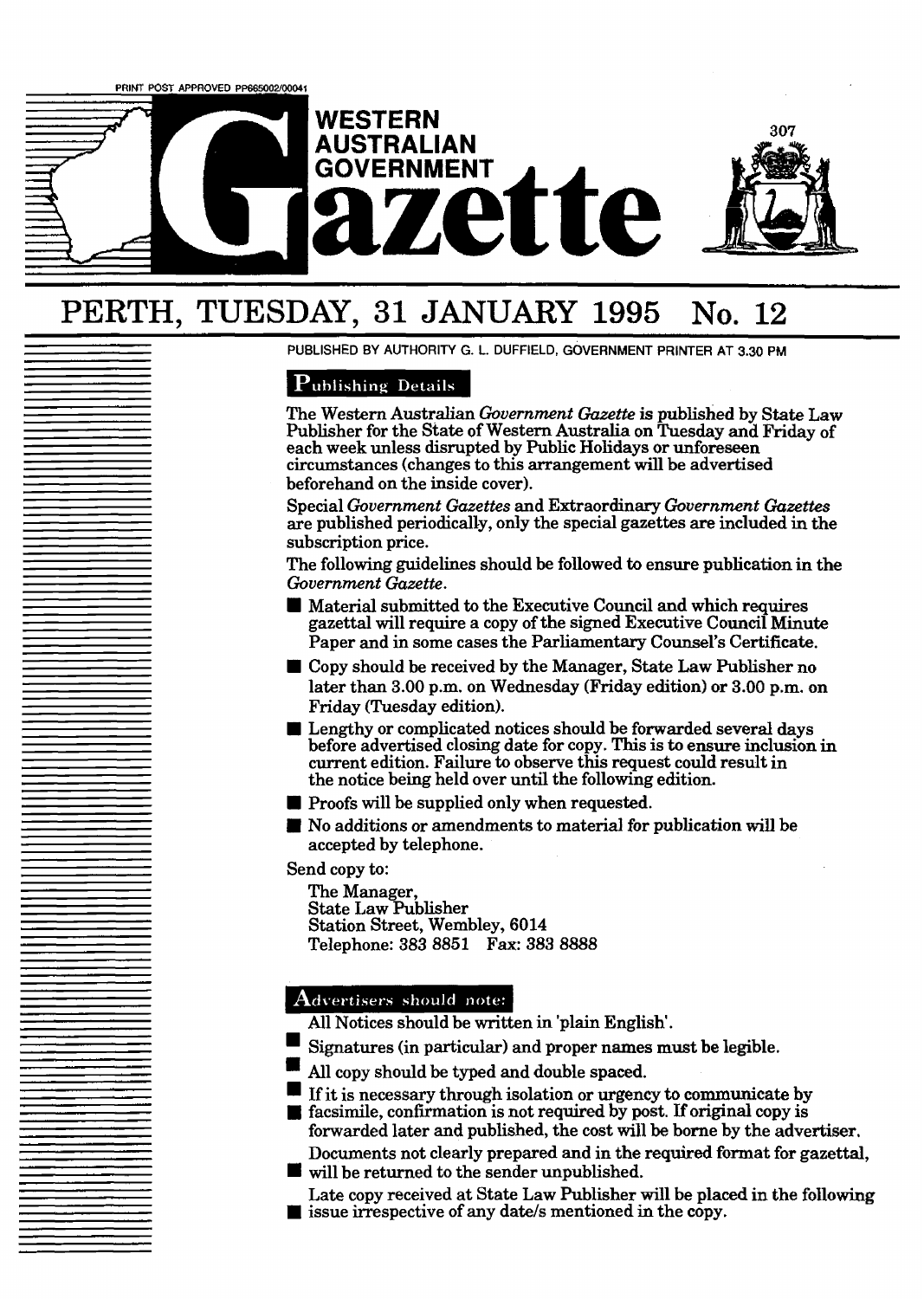# **IMPORTANT COPYRIGHT NOTICE**

I **Q State of Western Australia** 

**This work is copyright. Apart from any use as permitted under the** *Copyright* **Act 1968, no part may be reproduced by any process without written permission from the Government Printer, State Law Publisher. Inquiries should be directed to the Manager, State Law Publisher, P.O. Box 38, Wembley, W.A. 6014.** 

# **Advertising Rates and Payments**

Effective from l July 1994.

Deceased Estate notices, (per estate)-\$15.50

Real Estate and Business Agents and Finance Brokers Licences, (per notice)--\$36.00

Other Public Notices Section articles \$36.00 (except items of an

, exceptionally large nature, then arrangements will be made for invoicing).

All other Notices

Per Column Centimetre-\$7.10 Bulk Notices-\$132.00 per page

# **COUNTER SALES 1994-95 (As from 1 July 1994)**  \$ **Government Gazett-General)** ................................ 2.20 Government Gazette-(Special) **Up to 2 pages** ............................................................ 2 20 **Over** 2 **pages** ............................................................. 4.40 **Hansard** ............................................................................. 12.60 **Industrial Gazette** ........................................................... 11.20 **Bound Volumes of Statutes** .......................................... 195.00

# **IMPORTANT NOTICE I''** I'LL ORTAIN TOTICE

**I** Periodically notices are published indicating a variation in **I I**normal publishing arrangements:<br> **I**normal publishing arrangements:<br> **I** 

- **I** Easter or Christmas editions etc-these notices appear **I Easter or Christmas editions etc—these notices appear**<br>approximately 4 weeks prior to any change. approximately 4 weeks prior to any change.
- **I**<br>■ Extraordinary gazettes not circulated to all subscribers-**Extraordinary gazettes not circulated to all subscribers**—<br>these notices appear in the following general edition of these notices appear in the following general edition of the gazette. the gazette.

**1**<br>**1**<br>**1** In all cases notices are published on page 2 and readers are **I** In all cases notices are published on page 2 and readers are **I 1** urged to check accordingly prior to contacting State **Law <sup>1</sup>**Publisher. **I** 

**I**<br>**I G. L. DUFFIELD, Director. I** I

**I**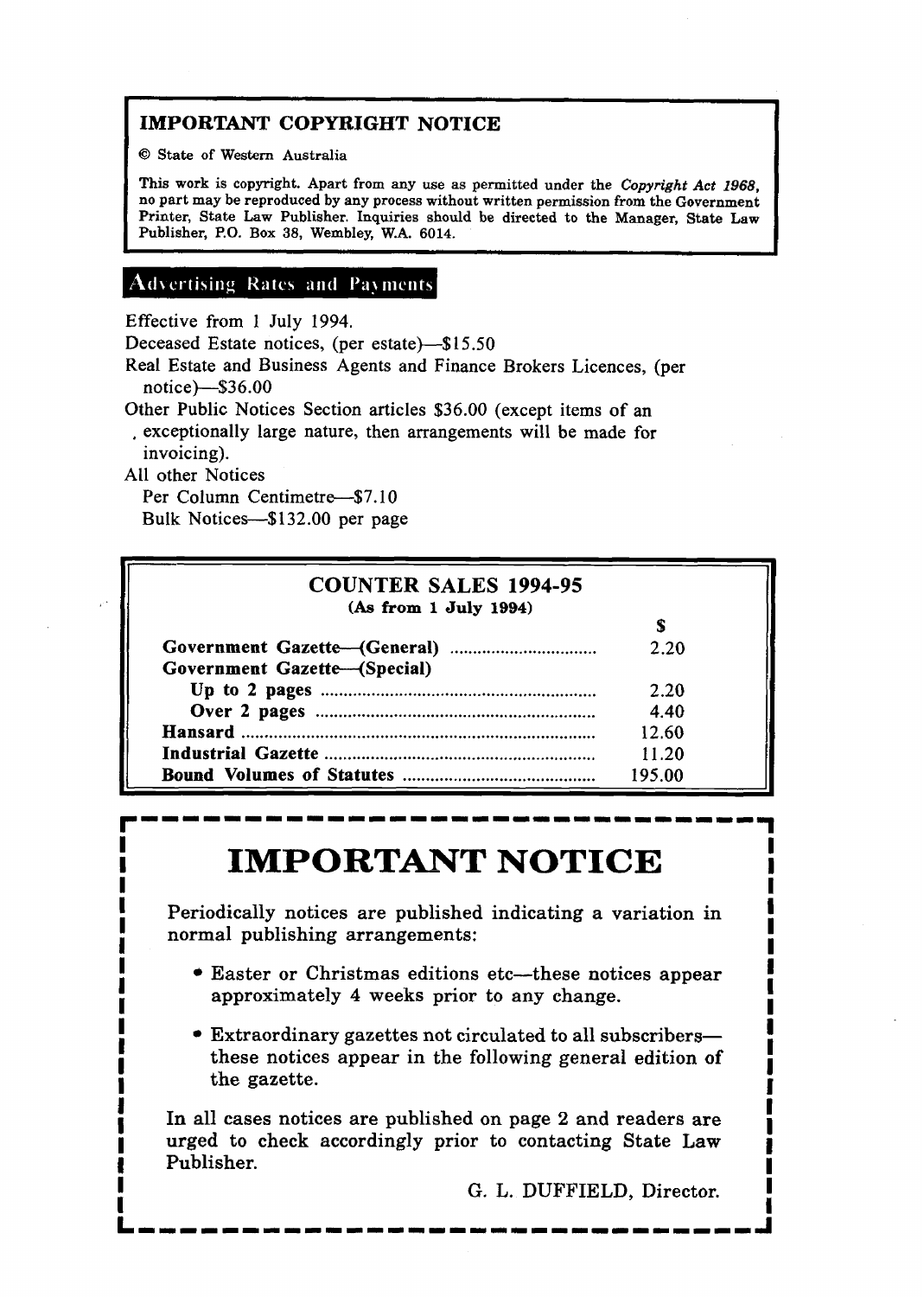## CONSERVATION AND LAND MANAGEMENT

#### **CM401**

# DEPARTMENT OF CONSERVATION AND LAND MANAGEMENT

#### LEASE OF **FERNDALE HOMESTEAD** AND **ASSOCIATED LANDS**

#### Expressions of Interest-'Iburism Investment Opportunity

Expressions of Interest are invited from individuals and organizations **wiahing** to leaae **Feradale Home**  stead and associated lands and buildings for tourism. The Depaxtment of Conservation and Land Management want this heritage building restored and managed **to retain** its heritage values and provide tourism opportunities.

If you consider you have the skills, experience and **finance** necessary to restore and manage **this**  property and **surrounds** for its heritage values while providing tourism opportunities, *CALM* **would**  like **to** hear from you.

It is essential that interested parties obtain the Guidelines for Submissions **fiom** Sue **Moore** at CALM, Mt Pleasant on (09) 364 0777 or Peter Bidwell, CALM Kirup on (097) 31 6232.

Submissions close at 5 pm on Friday, 10 March 1995.

#### SYD SHEA, Executive Director, CALM.

#### **CM402**

#### EXPRESSIONS OF INTEREST

#### CONDUCTING SCENIC HELICOPTER FLIGHTS **IN**

#### KARIJINI NATIONAL PARK

Expressions of interest are invited from persons or organisations wishing to **trial** for a period of one year, scenic helicopter flights over areas of **Karijini** National Park. A helicopter landing area will be located in the park where passengers may be picked up and set down.

The CM Act 1984 permits the Department of Conservation and Land Management **to** carry out "necessary operations" to assist in the preparation of the management plan. This trial is being conducted as a "necessary operation" to provide information on the viability and suitability of such flights for the **KNP** Management Plan (in preparation).

If you consider you have the skill, experience and finance necessary to establish a successful tourist operation based on the use of a helicopter, you are invited to contact Chris Muller, Department of Conservation and Land Management Karratha (091) 86 8288, or Stephan Fritz, Department of Conservation and Land Management P

Expressions of interest to be received by Close of Business **Tuesday** 28 February 1995.

**SYD SHEA,** Executive Director.

# **FISHERIES**

#### **FI401**

# **FISHERIES** ACT **1905**  PART IIIB-PROCESSING LICENCES

FD 432/93.

The public is hereby notified that in accordance with section 35 of **the** Fisheries Act **1905,** I have approved the amendment of the Processors Licence number 1193 issued to Barrett and Co of 428 Albany **Highway,** Albany to allow the processing of salmon and yabbiea/koonacs **at 428** Albany **Egh**way, Albany and intend to add the condition that-

**"Salmon** to be processed for human consumption only"

In accordance with the provisions of section **35K,** any person aggrieved by this decision, **may** within fourteen days after publication of this notice, appeal against the decision or order by **serving** on the Minister for Fisheries a statement in writing on the **grounds** of *their* appeal.

P. M. **MILLINGTON,** Executive **Director.**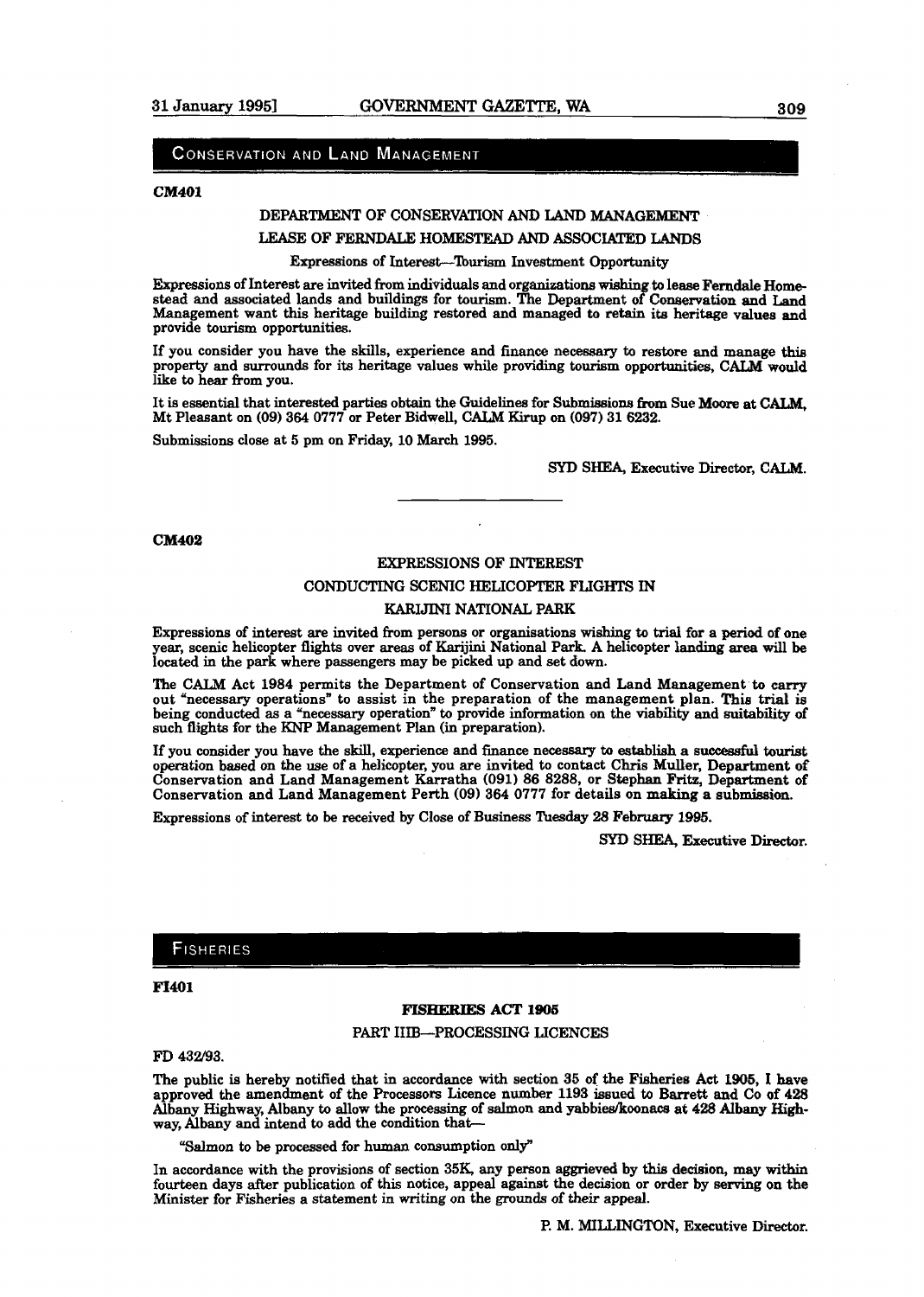#### 310 **GOVERNMENT GAZETTE, WA** [31 January 1995

#### **F1402**

#### **FISHE&IES ACT 1905**

#### PART IIIB-PROCESSING LICENCES

**FD** 97/93.

The public is hereby notified that I have approved an application to transfer the processing licence number 1185 for the establishment at 56 Pakenham Street, Fremantle. The processing licence **has**  been transferred from Jordaoia Pty **Ltd** TIA Central Oyster Fresh Fish **and** Game **to** Zealous Resources Pty Ltd.

In accordance **with** the provisions of section **35K** any person aggrieved by this decision, **may** within fourteen days after publication of **this** notice, appeal against the decision or order by **serving** on **the**  Minister for Fisheries a statement in writing on the **grounds** of their appeal.

P. P. ROGERS, Executive Director.

#### **LAND ADMINISTRATION**

#### **LA401**

#### **PUBLIC WORKS ACT 1902**

Vesting of Railway Land in the Shire of Merredin

Notice is hereby given that it is hereby declared in pursuance of the provisions of section 105 of the Public Works Act 1902, that the pieces or parcels of land hereinafter described being no longer required for railway purposes are now a road or street and control of such road or street is hereby **vested**  in the Shire of Merredin.

Land

Portion cfAvon Location 4171 being part of the resumed land remaining in Certificate of Title Volume 308 Folio 118 "A".

and

Part of Lot 1 on Diagram 22167 being the resumed land remaining in Certificate of Title **Volume** 1209 Folio 453.

Dated this 18th day of November 1994.

GEORGE **CASH,** Minister for Works.

Road Dedication

It is hereby notified that the Minister for Lands has approved, pursuant **to** section 288 of the Local Government Act, the dedication as public street the roads in the various Municipalities **as described** in the abovementioned resumption notices.

By Order of the Minister for **Lands.** 

Dated this 31st day of January 1995.

**A. k SKINNER,** Chief **Executive.** 

#### **LA402**

# **LAND ACT 1953**

DECLARATION **THAT** PART **1A DOES NOT APPLY**  I declhre under Section 27H of the Land Act 1933 that Part 1A of the Act **does** not apply **to** the following proposals affecting the land specified.

| Proposal                                                                                  | Land                                                                                   | <b>DOLA File</b> |
|-------------------------------------------------------------------------------------------|----------------------------------------------------------------------------------------|------------------|
| To reserve the subject land as a<br>"Communications Site"                                 | The area of vacant Crown<br>land delineated green at Page<br>192                       | 02751-1984-02RO  |
| To establish a lease under<br>Section 116 of the Land Act for<br>"Parking"                | Vacant Crown land adioining<br>Southern Cross Lot 847 as<br>boardered orange at Page 8 | 02591-1994-01RO  |
| Dedication as "Public Road"                                                               | Portion of Reserve 312290<br>shown at Page 148                                         | 01644-1971-01RO  |
| <b>Amalgamation under Section</b><br>118CA with freehold Sussex<br>Location 972 adjoining | Portion of unnumbered stream<br>reserve                                                | 02495-1992-01RO  |
| Sale-Section 118CA                                                                        | Portion of Wellington<br>Location 5523                                                 | 06617-1908-04RO  |

GEORGE CASH, Minister for **Lands.**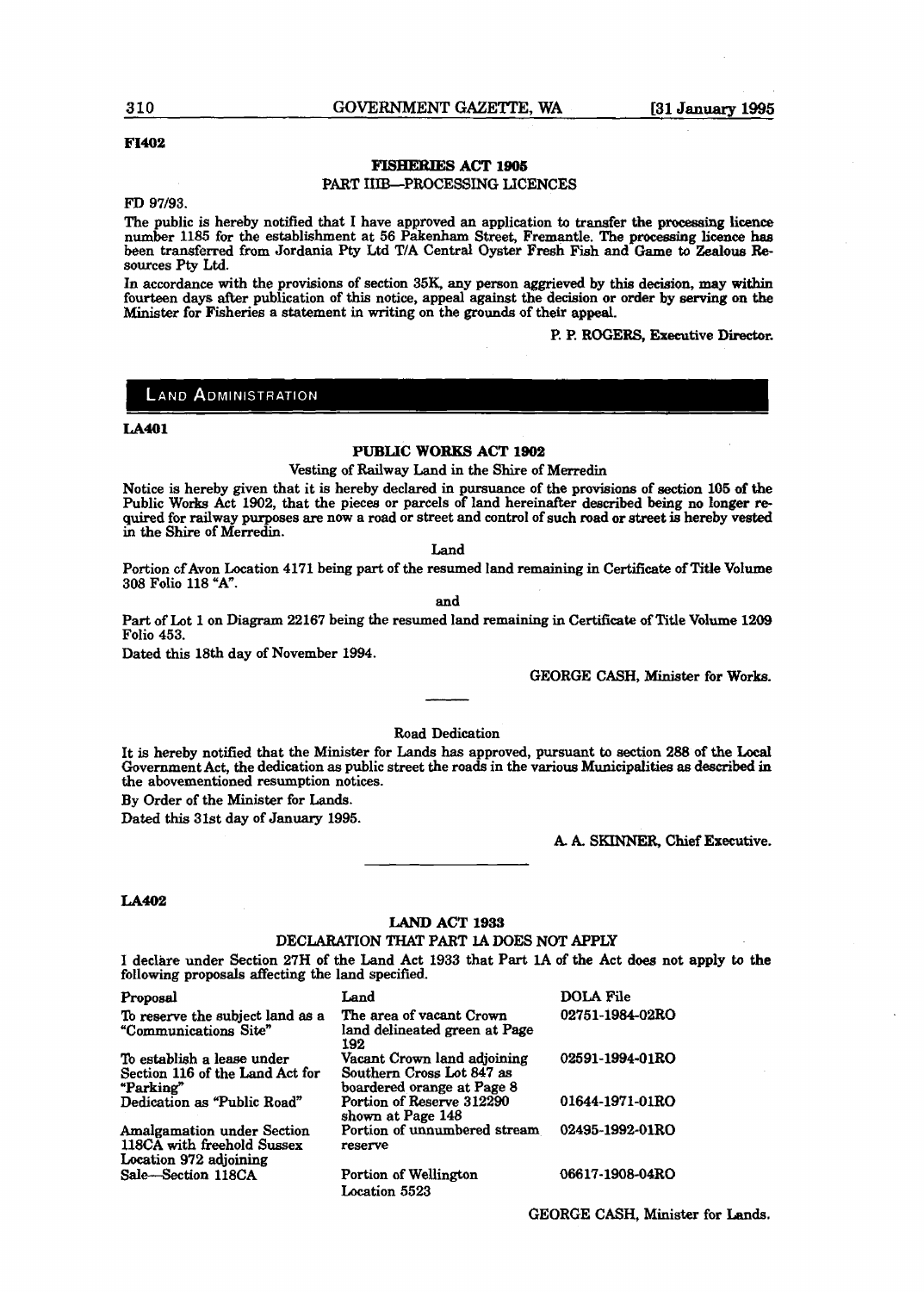# **LOCAL GOVERNMENT**

**LG401** 

## **LOCAL GOVERNMENT ACT 1960**

TWENTY SECOND SCHEDULE

#### Form **1**

#### Municipality of the City of Canning

#### Notice Requiring Payment of Rates Prior to Sale

The several registered proprietors or owners in fee simple, or persons appearing by the last memorial in the Office of the Registrar of Deeds to be seised of the fee simple respectively of the several pieces of land described in the third column of the Appendix to this notice and persons appearing in the Register **Book** or by memorial in the Office of the Registrar of Deeds to have respectively an estate or interest in the land, and whose names appear in the column of the Appendix to **this** notice.

Take notice that

- **(1)** Default **has** been made in the payment to the council of the abovenamed Municipalits of a rate charged on the several pieces of land described in the third column of the Appendix to this Notice; and the default **has** continued in respect of each separate piece of land for a period greater than three years;
- (2) The **total** amount owing to the council in respect of rates and other amounts **charged** on **each**  piece of land is shown in the second column of the Appendix set opposite the description of that piece of land;
- **(3)** Payment of these amounts representing rates, is hereby required; and
- **(4)** In default of payment, the pieces of land will be offered for sale by public auction **after** the expiration of one hundred and five days from the date of service of **this** notice at a time appointed by the Council.

The pieces of land in respect of which the rates specified in the second column of the Appendix are owing are those severally described in the third column of the Appendix and set opposite the respective amounts so specified.

Dated 23rd January **1995.** 

A. TORRANCE, Acting Chief Executive/Town Clerk.

#### Appendix

Rates and any other<br>Amount owing

Rates \$2 504.12 Other **\$469.70** 

Names of Registered Proprietors of Amount owing Description **of** the several **Pieces of**  Owners and also or all other Persons showing separately having an Estate or Interest in the the amount owing as having an Estate or Interest in the land

Kemeth **Ross** Burnett Patricia Joyce Burnett

**Australian** and New Zealand Banking **Group Ltd**  77 St George's Terrace, Perth 6000 Commissioner of State Taxation Cnr St George's **Tce** & Barrack St, Perth **6000** 

#### **Barry Ernest Ranford**

Rates **\$11** 682.96 Other **\$1** 661.55

Portion Canning Location **1** Lot 12 on Plan 14674 Certificate of Title Vol. 673 Fol. **513** 

Portion Canning Location 5 Lot 46 **48,40** on Plan **26 Certificate** of Title Vol. **1695** Fol. **\$381** 

Commonwealth **Bank** of Australia **150** St *George's* Terrace, Perth **6000**  Commissioner of State Taxation Cnr St George's **Tce** & Barrack St, Perth **6000**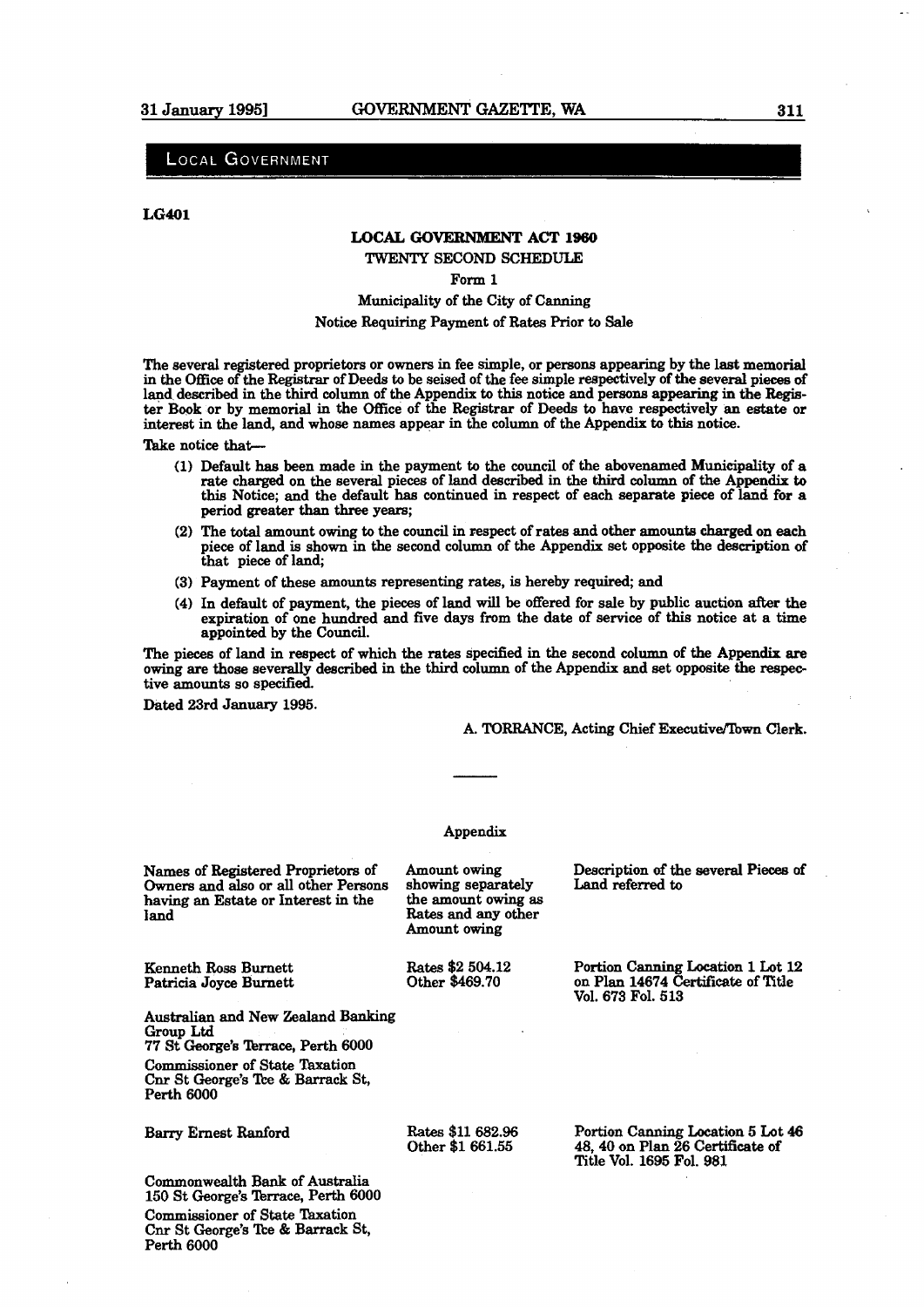| Names of Registered Proprietors of<br>Owners and also or all other Persons<br>having an Estate or Interest in the<br>land | Amount owing<br>showing separately<br>the amount owing as<br>Rates and any other<br>Amount owing | Description of the several Pieces of<br>Land referred to                                            |
|---------------------------------------------------------------------------------------------------------------------------|--------------------------------------------------------------------------------------------------|-----------------------------------------------------------------------------------------------------|
| Phillip John Raleigh Vine                                                                                                 | Rates \$1 470.20<br>Other \$671.00                                                               | Portion Canning Location 2 Lot 1<br>on Strata Plan 24870 Certificate of<br>Title Vol. 1973 Fol. 714 |
| National Australia Savings Bank Ltd<br>50 St George's Terrace, Perth 6000                                                 |                                                                                                  |                                                                                                     |
| Evelyn May Pratt and Michael Snell<br>C/- Williams & Hughes<br>1st Floor, 25 Richardson St, West<br>Perth 6005            |                                                                                                  |                                                                                                     |
| John Babich<br><b>Susan Babich</b>                                                                                        | Rates \$1 984.87<br>Other \$582.52                                                               | Portion Canning Location P136<br>Lot 304 on Plan 13342 Certificate<br>of Title Vol. 1575 Fol. 114   |
| <b>Bankwest</b><br>108 St George's Terrace, Perth 6000                                                                    |                                                                                                  |                                                                                                     |
| Leo Hube<br>C/- John Francis Steers,<br>70 Hay Street, Subiaco 6008                                                       |                                                                                                  |                                                                                                     |
| Laurence Leslie Minon<br>Wendy Faye Minon                                                                                 | Rates \$1 198.27<br>Other \$178.64                                                               | Portion Canning Location 21 Lot<br>452 on Plan 12264 Certificate of<br>Title Vol. 1504 Fol. 816     |
| Nollen Developments Pty Ltd<br>3028                                                                                       | Rates \$26 678.39                                                                                | Portion Canning Location 19 &                                                                       |
| <b>Christopher David Slubley</b><br>Shane Camillo Guerinoni                                                               | Other \$24.00                                                                                    | Lot 271 on Plan 16886 Certificate of<br>Title Vol. 1846 Fol. 182                                    |
| <b>Commonwealth Bank of Australia</b><br>150 St George's Terrace, Perth 6000                                              |                                                                                                  |                                                                                                     |
| Western Australian Land Authority                                                                                         |                                                                                                  |                                                                                                     |

#### **LOCAL GOWRNMENT ACT l960**

**Shire of** *Exmouth* 

Declaration of Result of Poll

Department of Local Government, Perth, **17 January** 1995.

LG: Ex 1-4.

It is hereby notified for general information **in** accordance **with** section **10A** of the Local Government Act, that the result of a poll conducted by the Shire of Exmouth on **17 December** 1994, **with reepecf to**  the change of the method of election of the President was as follows-

| Number of Electors on Roll | 1.584 |
|----------------------------|-------|
|                            | 183   |
| No Votes                   | 379   |
|                            |       |
| Total Votes cast           | 567   |

8 Davidson Tbrrace, Joondalup **6027** 

As more than 15% of the persons eligible to vote, did so vote, and the majority of those who voted were not in favour, the change in the method of election of the President **was** not approved.

> **JOHN LYNCH, Executive** Director, Department of **Local** Government.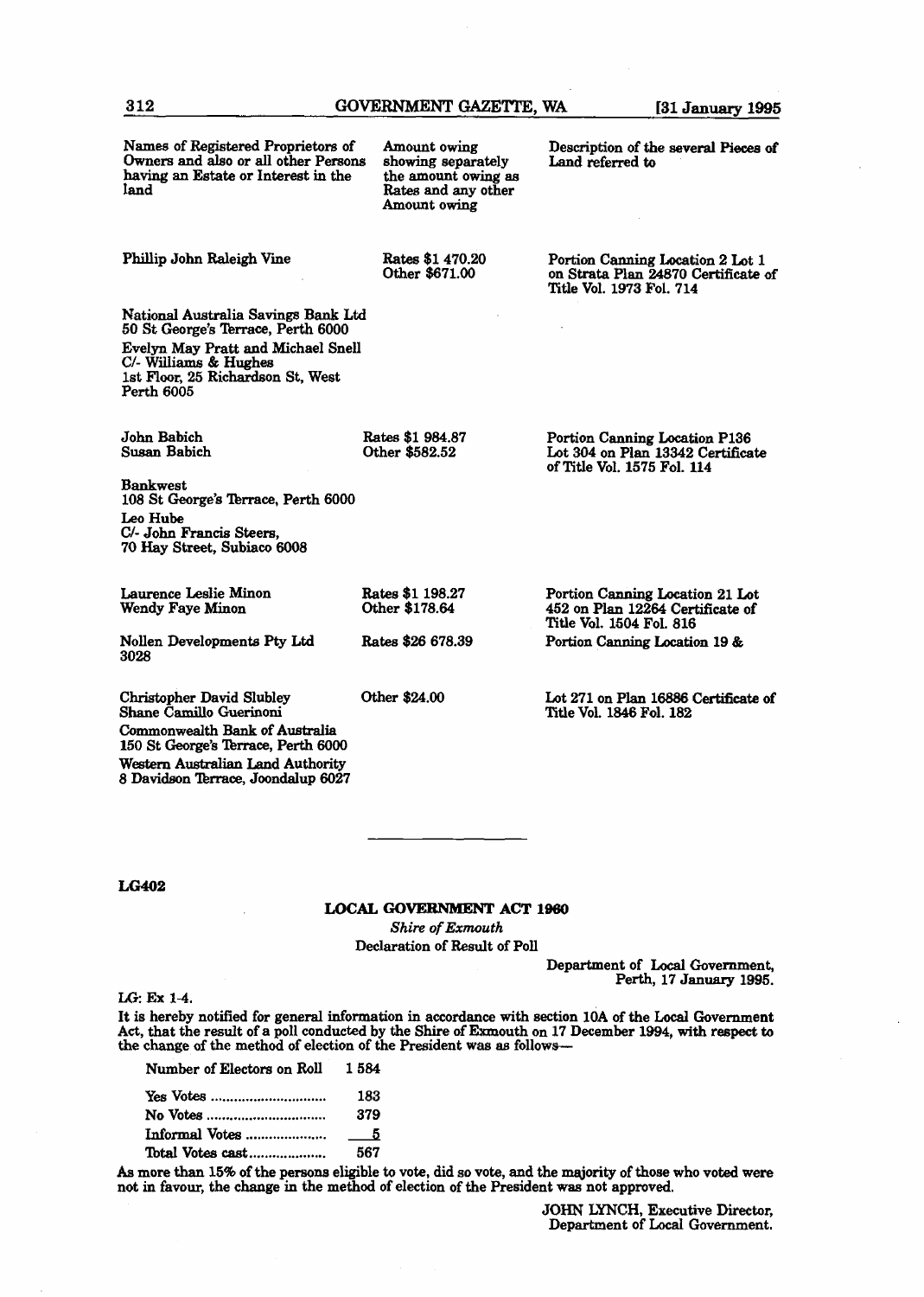# **LOCAL GOVERNMENT ACT 1960**

Municipal Elections

Department of **Local** Government,

Perth.

It is hereby notified, for general information in accordance with sectior: **138** of the **Local** Government Act **1960,** that the following **persons** have **been** elected members of the undermentioned Municipalities to fill the vacancies shown in the particulars hereunder-

Date of Election; **Members** Elected, Surname, First Names; **Ofice; Ward;** How **Vacancy** Ckcupd; (a) Effluxion of time; (b) Resignation; (c) Death; (d) Disqualified; (e) Other; Name of Previous Member; Remarks.

Shire of Collie

**14-1-1995; Dix,** Jane Annette; Councillor; Maqjimup; (b); **Spencer, R.** D.; **Extraordinary. 141-1995;** Bamsby, Dennia **William;** Councillor; Pemberton; (b); **Mazzarollo,** J.; Extraordinary.

**JOHN LYNCH,** Executive Director.

**LG405** 

#### **LOCAL GOVEBNMENT ACT 1960**

*lbwn* **of Albany**  Closure of Private Street

#### Department of **Locd** Government, **Perth,** 17 January **1995.**

**L& A 4-13.** 

It is hereby notified for public information that **His** Excellency the Lieutenant-Governor and deputy of the Governor has approved under the provisions of section 297A of the Local Government Act 1960, the resolution passed by the **Town** of Albany that the private street which is described **as being** portion of Albany **Town** Lot **300,** being the whole of the land coloured brown and marked **'II.0.W."** on **Diagram 24898** and being the whole of the land contained in Certificate of Title Vol. 1254 Fol. **112** be closed, and the land contained therein be amalgamated with the adjoining **Albany lbwn** Lot **317 Cockburn Road,**  Albany, **as** shown in the Schedule hereunder.

> JOHN **LYNCH, Executive** Director, Department of Local Government.



Schedule Diagram No. **88218**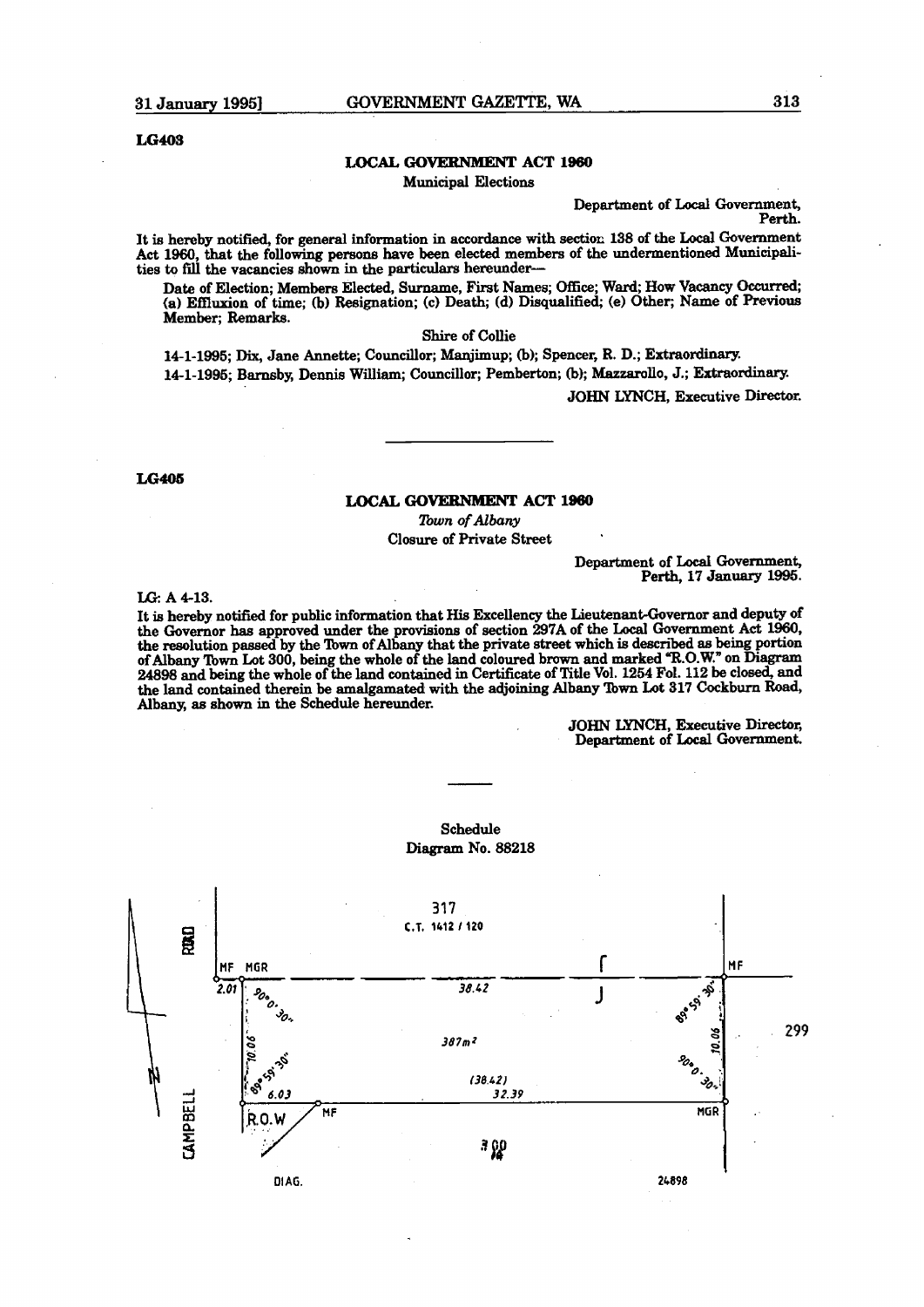## **LOCAL GOVERNMENT ACT lssO**

Shire **of** *Serpentine-Jamhdale*  **Closure of Private Street** 

> **Department of Local Government,** Perth, 17 **January** 1996.

#### LG: SJ 4-12.

It **is** hereby notified for public information that **His** Excellency the Lieutenant-Governor and **depuw of**  the Governor **has** approved under the provisions of section **297A** of the **Local** Government **Act** 1960, the resolution passed by the Shire of Serpentine-Jarrahdale that the private street which is described **as being** portion of Cockburn Sound Location 462, being portion of the land coloured **brown** on **Plan**  3644 (1) and being portion of the land contained in Certificate of Title Vol. 589 Fol. 177 be closed, and the land contained therein be amalgamated with adjoining Lots 1-3 William Street and Lots 2, 21 and **22 Charles** Street, **Byford,** as shown in the Schedule hereunder.

> JOHN **LYNCH,** Executive Director, Department of Local Government.

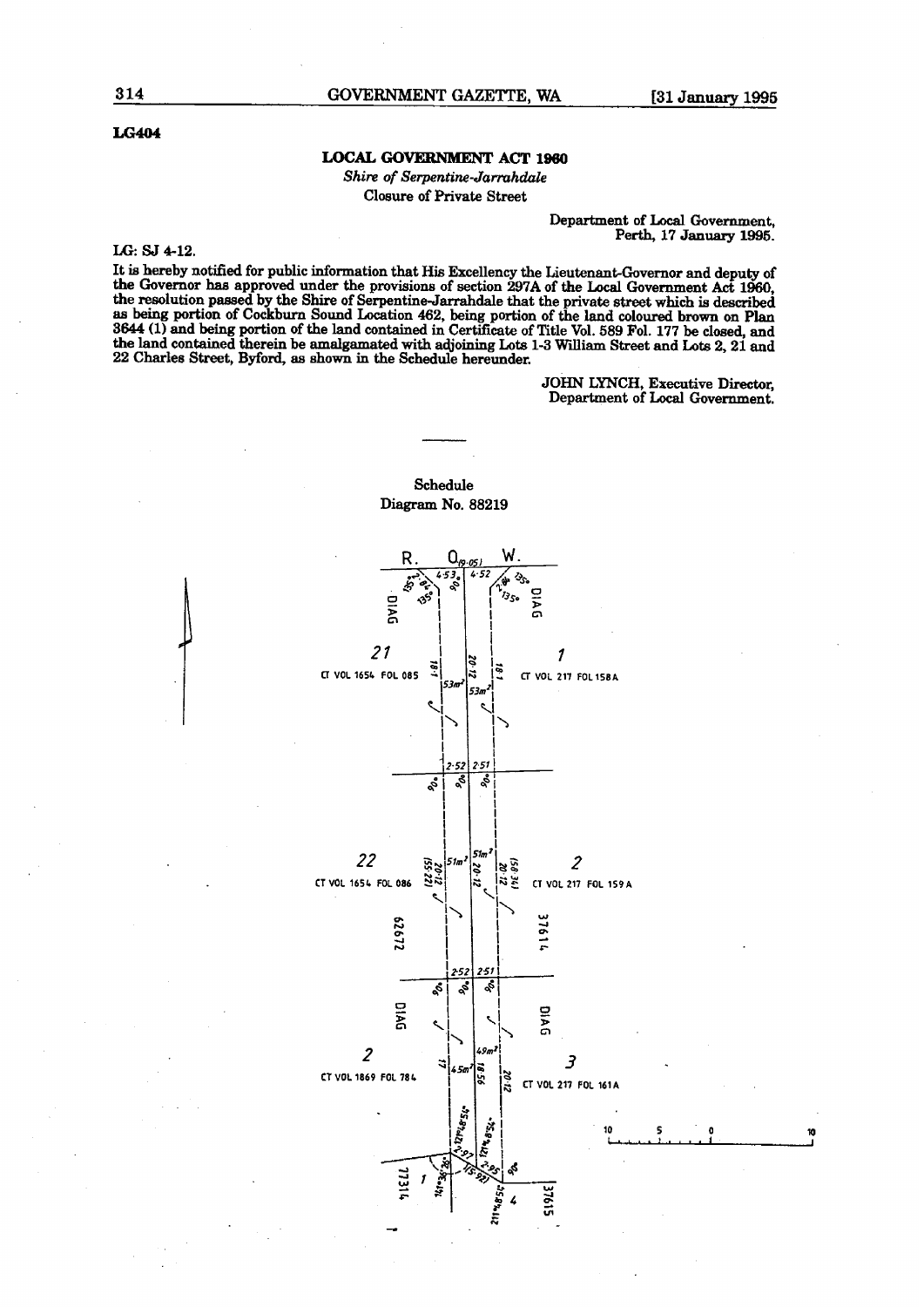#### **LOCAL GOVERNMENT ACT 1960**

**City of** *Canning*  Closure of Private Street

> Department of Local Government, Perth, 17 January **1995.**

**IX;:** C1 4-12.

It is **hereby** notified for public information that His Excellency the Lieutenant-Governor **and** deputy of the Governor has approved under the provisions of section **297A** of the **Local** Government **Act** 1960, **the** reeolution **p4** by the City of Canning that the private **street** which is described **ae being** portion of **Canning** Location 2, **being** portion of the land coloured **brown** and marked **R.O.W.** on Plan **2957 and being** portion of the land contained in Certificate of Title Vol. 343 Fol. **108** be closed, **and** the land contained therein be amalgamated with adjoining Lots 1, 3 and 301 **George** Way and **Lots** 6-8 Wharf Street, Cannington, as shown in the Schedule hereunder.

> **JOHN** LYNCH, Executive Director, Department of Local **Government.**

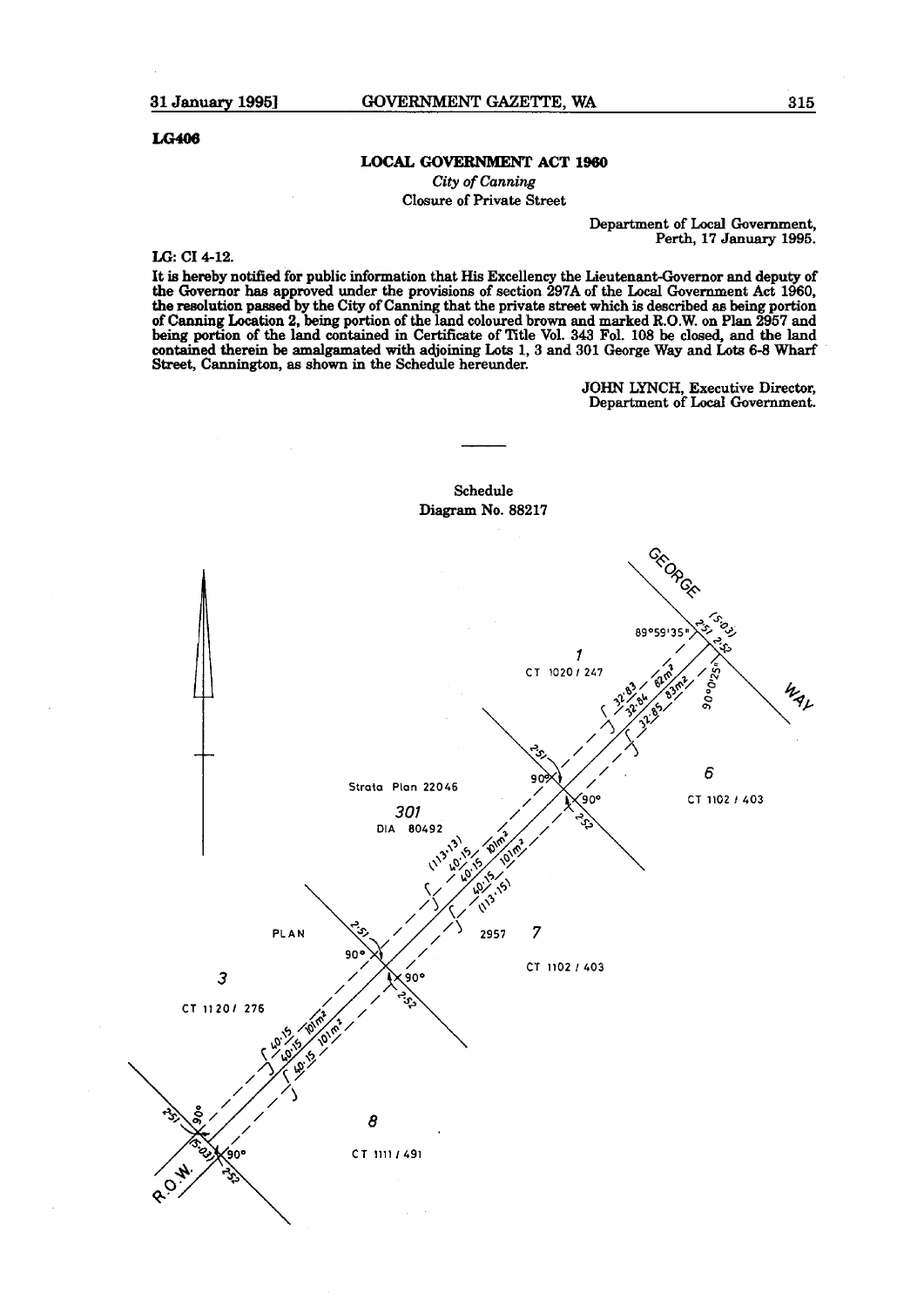#### **LOCAL GOVERNMENT ACT lssO**

*City* **of** *South Perth*  **Closure of Private Street** 

#### **Department of Local Government, Perth, 17 January 1945.**

#### **LG: SP 4-12 Al.**

Ó

10

It is hereby notified for public information that His Excellency the Lieutenant-Governor and deputy of the Governor has approved under the provisions of section 297A of the Local Government Act 1960, **the m1ution passed by the City of South Perth that the private street which is described as being portion of Canning Location 37, being portion ofthe land coloured brown and marked "R.O.W." on Plan 3486(2) and being portion of the land contained in Certificate of Title Vol. 1418 Fol. 856 be dosed, and the land contained** therein **be amalgamated with the adjoining 114-118 Robert Street, Como, as shown in the Schedule hereunder.** 

> **JOHN LYNCH, Executive Director, Department of Local Government.**



**Schedule Diagram No. 88216**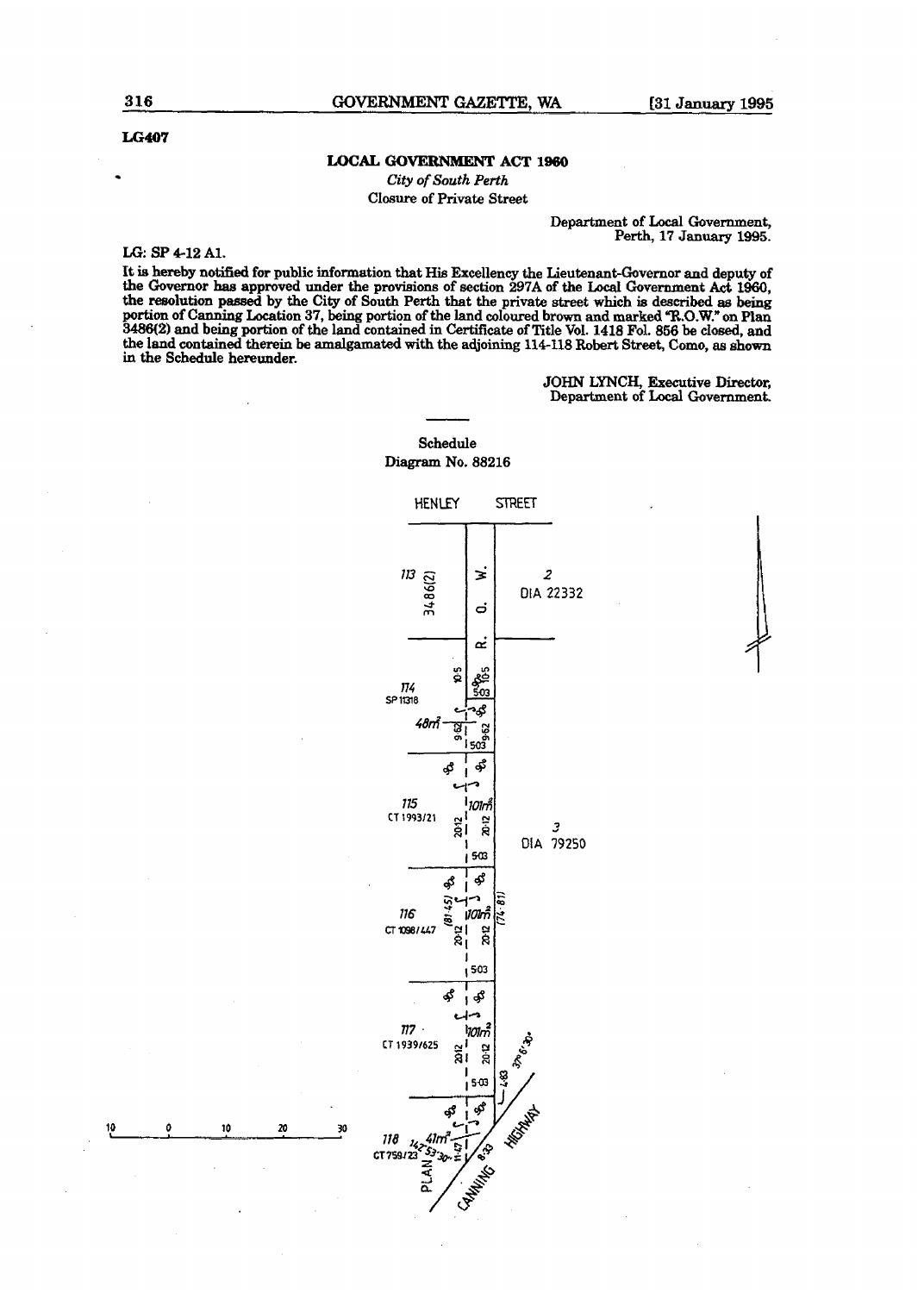#### SHIRE OF WICKEPIN

It is hereby notitled for public information that **as** from 21st November, 1994 Stephen **P.** Gollan has been appointed Authorised Officer to undertake the enforcement of the following-

**Dog** Act 1976

Local Government Act 1960

**AU** previous appointments are hereby cancelled.

B. W. MEAD, Shire Clerk.

#### **LG409**

#### **DOG ACT 1976**

 $Shire$  of Wickepin

#### DOG REGISTRATION OFFICERS

It is hereby notified for public information that the following persons have been appointed as Dog Registration Officers and are authorised to effect the registration of dogs pursuant to the Dog Act 1976 and the Dog Amendment Act 1987.

Stephen P. Gollan Narelle K. Vaughan Patricia R. Anthony Nicole J. Thompson

B. W. MEAD, Shire Clerk.

**MAIN ROADS** 

**MA601** 

MRWA 90-2105V3

#### **MAIN ROADS ACT 1930 PUBLIC WORKS ACT 1902**

#### NOTICE OF INTENTION TO **TAKE** OR RESUME LAND

The Minister for Works hereby gives notice, in accordance with the provisions of section 17 (2) of the Public Works Act 1902, that it is intended to take or resume under section 17 (1) of that Act the pieces or parcels of land described in the Schedule hereto and being all in Meekatharra District, for the purpose of the following public works namely, widening and realignment of the Great Northern Highway, Nannine to Bluebird and that the said pieces or parcels of land are marked off on MRWADrawing 9025-15-1 which may be inspected at the office of the Commissioner of Main **Roads, Waterloo** Crescent, East Perth.

#### Schedule

| No. | Owner of Reputed<br>Owner | Occupier or Reputed<br>Occupier                                                                                                                                                                                                                                                                                                                      | Description                                                     | Area<br>(Approx.) |
|-----|---------------------------|------------------------------------------------------------------------------------------------------------------------------------------------------------------------------------------------------------------------------------------------------------------------------------------------------------------------------------------------------|-----------------------------------------------------------------|-------------------|
|     | Crown                     | Roderick Edward Yelverton<br>O'Connor, Wanda O'Connor,<br>Andrew Yelverton O'Connor.<br>Myles Yelverton O'Connor,<br>John Yelverton O'Connor vide<br>Pastoral Lease 3114/686.<br>Alex Norman King, Ross Lloyd<br>Smith, Noel Edward Mani.<br>Lessees vide Mining Lease 51/6.<br>Country Gold NL Caveator vide<br>Caveats 1651H/878 and<br>1162H/878. | Portion of Nookawarra<br>Location 32 and Kyarra<br>Location 139 | $3.8572$ ha       |

Dated this 25th day of January 1995.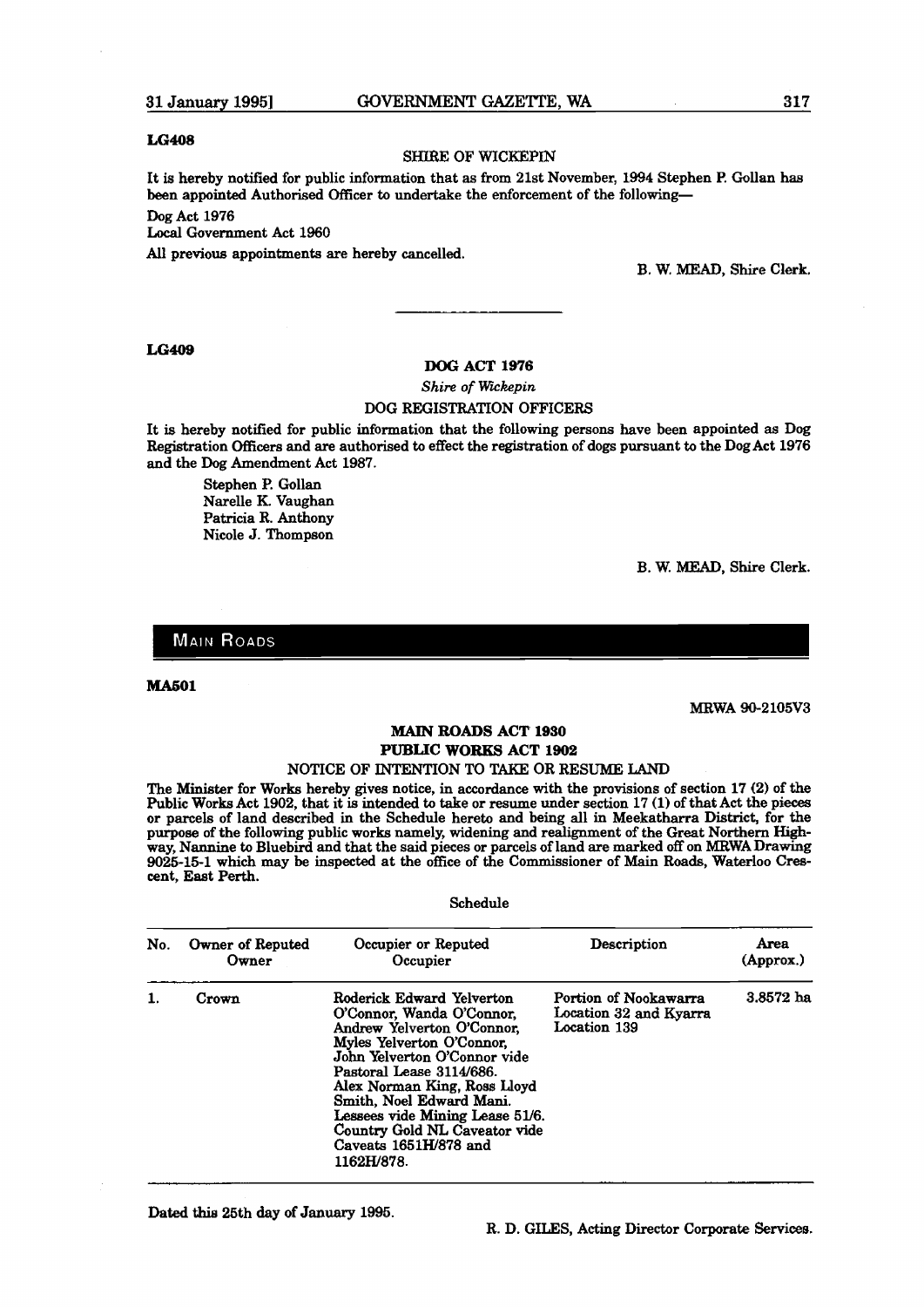# MINERALS AND ENERGY

#### **MN401**

# PETROLEUM ACT 1967

Notice of Grant of Exploration Permit

Exploration Permit No. EP 394 has been granted to Discovery Petroleum NL of 3rd Floor, 31 Ventnor Avenue, Notice of Grant of Exploration Permit<br>
Rightarm Permit No. EP 394 has been granted to Discovery Petroleum NL of 3rd Floor,<br>
Avenue, West Perth WA 6005 have effect for a period of six years from 19 January 1995.

IAN FRASER, Director Petroleum Operations Division.

## PLANNING AND URBAN DEVELOPMENT

#### **PD401**

#### **TOWN PLANNING AND DEVELOPMENT ACT. 1928**

**Shire of Waroona** Interim Development Order No. 6

**Ref: 26-6-10-1.** 

Notice **is** hereby given that the Acting Honourable Minister for Planning **has** approved of the extension for twelve months from **25** January **1995,** of the Shire of Waroona Interim Development Order No. 6, pursuant to the provisions of section 7B of the Town Planning and Development Act 1928.

> **SARAH ARTHUR, For Secretary,** State Planning Commission.

#### POLICE

#### **PE401**

## LIST OF MARINE COLLECTOR'S LICENCES

Issued During the Period  $1/10/94$  to  $31/12/94$ 

| Name                       | Address                             | Date Issued | Lic. No. |
|----------------------------|-------------------------------------|-------------|----------|
| Agnew, Jeffrey             | 22 Slater Street, Carnamah          | 5/1/94      | 628      |
| Agostino, Cosimo Francesco | Lot 1 Marlborough Road, Swan View   | 19/12/94    | 463      |
| Anderson, Kevin John       | 29 Warlow Way, Balga                | 25/11/94    | 612      |
| Anderson, Peter Warren     | 10 Chataway Road, Girrawheen        | 25/11/94    | 486      |
| Board, Neil Jeffrey        | 22 Perdita Way, Coolbellup          | 25/11/94    | 669      |
| Baz, Domingo               | 137 Duncan Road, Halls Creek        | 22/12/94    | 587      |
| Bolderoff, Daniel Alex     | 32 Trusty Street, Dardanup          | 11/11/94    | 033      |
| Boys, Wayne Alfred         | Lot 2054 Archer Street, Broome      | 28/12/94    | 528      |
| Branch, Ross William       | 92 St John Road, Wattle Grove       | 28/12/94    | 599      |
| Brown, Kenneth James       | 37 Martin Road, Mundaring           | 28/12/94    | 461      |
| Carrott, John William      | 9 Patrick Crescent, Kalbarri        | 28/12/94    | 666      |
| Clifton, Paul Charles      | 7 Yeates Lane, Stratham             | 14/12/94    | 688      |
| Connolly, Mark             | 20 Kestral Parade, Ballajura        | 28/12/94    | 462      |
| Corry, William Thomas      | 10 Hinderwell Street, Scarborough   | 14/12/94    | 015      |
| Farquhar, Gary John        | 1 Gamma Court, Lynwood              | 20/12/94    | 625      |
| Forsyth, Bruce Robert      | 29 Millson Road, Maida Vale         | 19/12/94    | 238      |
| Fuller, Robert             | Lot 81 Johnstone Street, Kulin      | 28/12/94    | 667      |
| Garrard, Ivan Bruce        | 3 Wannernooka Road, Northampton     | 28/12/94    | 469      |
| Gillespie, Trevor John     | 41 Wallsend Street, Collie          | 25/11/94    | 598      |
| Goode, Betty Marguarite    | 9 Lenane Street, Moora              | 9/11/94     | 011      |
| Goode, Brian               | 9 Lenane Street, Moora              | 9/11/94     | 012      |
| Goode, Tanya Lee           | 9 Lenane Street, Moora              | 9/11/94     | 608      |
| Guld, Antun                | 17 Whimbrel Street, Stirling        | 14/12/94    | 078      |
| Heys, Reginald             | Lot 1264 Kimberley Court, Wyndham   | 19/12/94    | 499      |
| Howard, Stanley            | 9 Allison Parade, Lower King        | 14/12/94    | 641      |
| Hughes, Robert James       | 68 Hawkestone Street, Cottesloe     | 14/12/94    | 113      |
| Lee, Francis Anthony       | 13 Yelverton Street, Donnybrook     | 28/12/94    | 563      |
| Lewis, Trevor Ronald       | 3 Hughes Close, Busselton           | 14/12/94    | 584      |
| Lindrea, Robert Thomas     | 22 Roe Street, Narrogin             | 9/11/94     | 662      |
| Livesey, Edward James      | Elizabeth Street, Lower King        | 25/11/94    | 273      |
| Millan, Henry              | 110 Pink Lake Road, Esperance       | 14/12/94    | 557      |
| Mortimer, Robert John      | 83 Alfred Road, Claremont           | 14/12/94    | 480      |
| Muir, Mervyn Wayne         | Lot 57 South West Highway, Palgarup | 25/11/94    | 645      |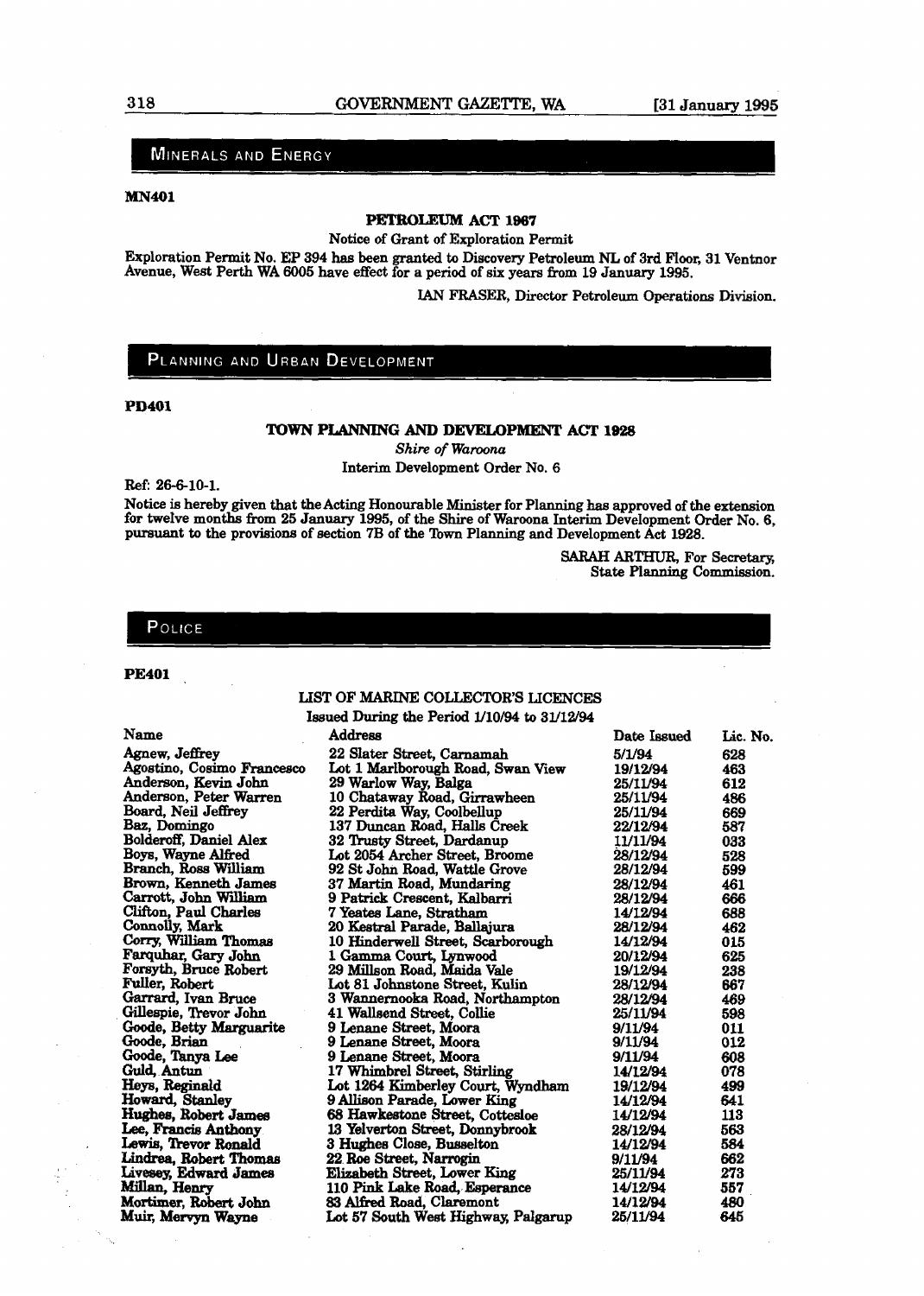# **GOVERNMENT GAZETTE. WA**

| Name                      | <b>Address</b>                          | Date Issued | Lic. No. |
|---------------------------|-----------------------------------------|-------------|----------|
| North, Kevin John         | Bay 37 Lake Side Caravan Park, Baldivis | 14/12/94    | 406      |
| Pawley, David             | 9 Mega Street, Wanneroo                 | 15/10/94    | 606      |
| Radford, Reginald         | 35 Joffre Avenue, Paraburdoo            | 20/12/94    | 353      |
| Rasmussen, Earl Leon      | 5 Clive Street, Albany                  | 25/11/94    | 566      |
| Riley, Peter Alan         | 23 Chiltern Road, Denmark               | 19/12/94    | 618      |
| Sutherland, Victor A.     | 18 Churchill Avenue, Mandurah           | 14/12/94    | 631      |
| Swartz, Morris            | 137 Buxton Street, Mt Hawthorn          | 20/12/94    | 024      |
| Thorgersen, Andrew Thomas | 47 Kirkham Hill Terrace, Maylands       | 19/12/94    | 023      |
| Van Vessem, John Franz    | 580 Beach Road, Hammersley              | 14/12/94    | 155      |
| White, Barry              | 110 Thelma Street, Como                 | 28/12/94    | 045      |
| McInness, Haydn Thomas    | "Dalmore Farm", Kulin                   | 28/12/94    | 224      |

# RACING AND GAMING

31 January 1995]

#### **RA401**

#### **LIQUOR LICENSING ACT 1988**

#### SUMMARY OF LIQUOR LICENSING APPLICATIONS

The following **is** a summary of applications received under the Liquor Licensing **Act** 1988 and **required**  to be advertised. Any person wishing to obtain more details about any application, or about the objection<br>process, should contact the Liquor Licensing Division, 1st Floor, Hyatt Centre, 87 Adelaide Terrace, Perth (Telephone: 425 1888), or consult a solicitor or relevant industry organisation.

| App No. | Applicant                                              | <b>Nature of Application</b>                                                                                                                                                                                                | Last Date<br>for<br>Objections |
|---------|--------------------------------------------------------|-----------------------------------------------------------------------------------------------------------------------------------------------------------------------------------------------------------------------------|--------------------------------|
|         | <b>TRANSFER OF LICENCE</b>                             |                                                                                                                                                                                                                             |                                |
| 862/94  | Gold N Things Asia Pty Ltd                             | Application for the transfer of a Special<br>Facility Licence in respect of premises<br>situated in Christmas Island and known<br>as Gold N Things Duty Free, from<br>Christmas Island Hardware and Spare<br>Parts Pty Ltd. |                                |
| 863/94  | Gold N Things Asia Pty Ltd                             | Application for the transfer of a Special<br>Facility Licence in respect of premises<br>situated in Christmas Island and known<br>as Christmas Island Duty Free, from<br>Spotless Catering Service Ltd.                     |                                |
| 866/94  | Beachtown Pty Ltd                                      | Application for the transfer of a Hotel<br>Licence in respect of premises situated<br>in Beverley and known as the Hotel<br>Beverley, from Austray Pty Ltd.                                                                 | 31/1/95                        |
| 867/94  | Mark Alan Barnao and<br>Jillian Marie Morris           | Application for the transfer of a<br>Restaurant Licence in respect of<br>premises situated in Nedlands and<br>known as Bough Shed Restaurant, from<br>Kermill Holdings Pty Ltd.                                             | 31/5/95                        |
|         | <b>GRANT OF LICENCE</b>                                |                                                                                                                                                                                                                             |                                |
| 542/94  | Innaloo Baseball Club Inc                              | Application for the grant of a Club<br>Restricted Licence in respect of premises<br>situated in Innaloo and known as the<br>Innaloo Baseball Club Inc.                                                                      | 17/2/95                        |
| 543/94  | Tranda Mallis—Paino and<br>Dialekti Betty Papadopoulos | Application for the grant of a Restaurant<br>Licence in respect of premises situated<br>in Fremantle and known as Santorini's.                                                                                              | 27/2/95                        |

**This notice** is published mdex aection 67 (5) of the Liquor **Licensing** Act **1988.** 

#### G. B. AVES, Director, Liquor Licensing.

l.

#### 319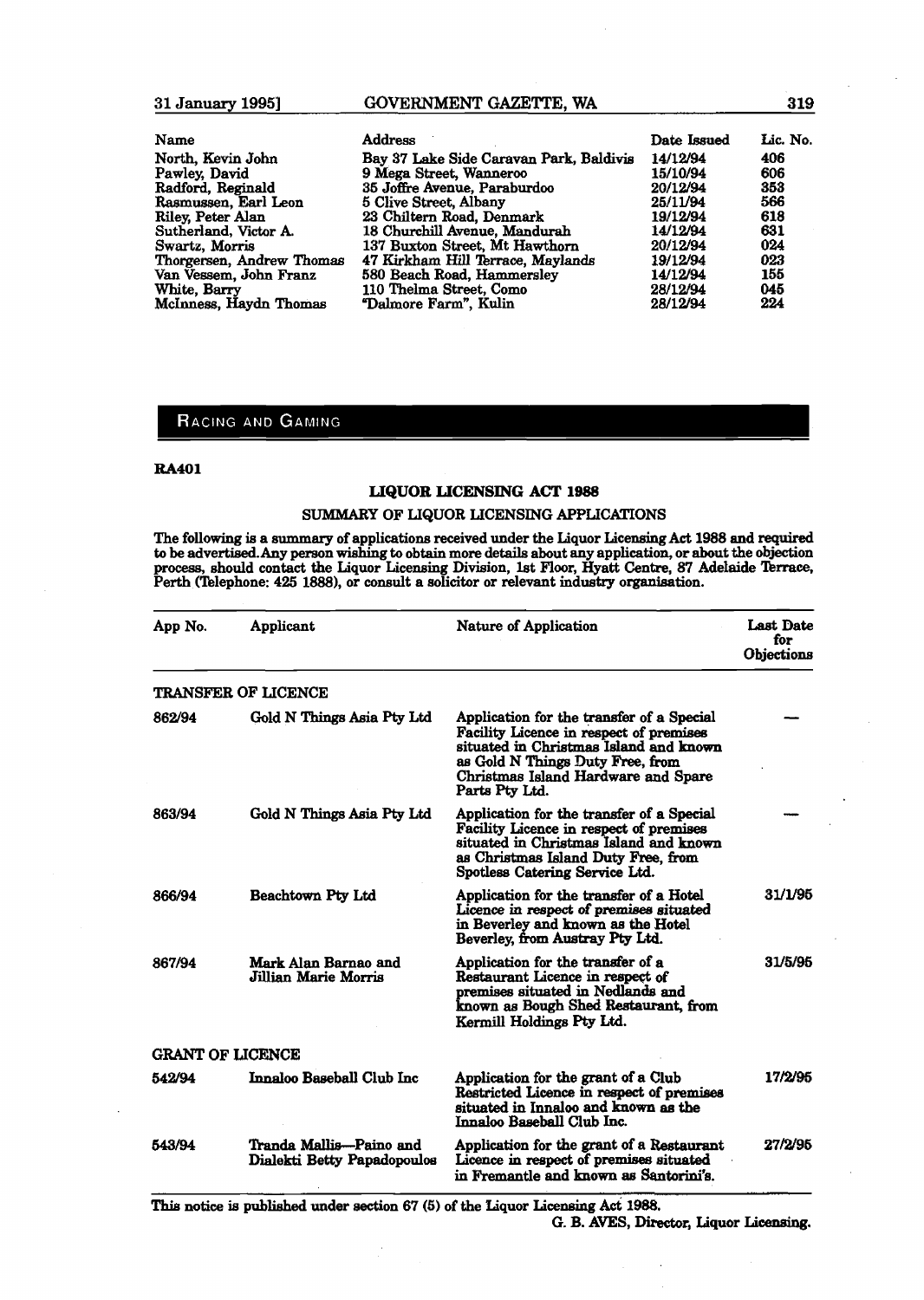TRANSPORT

**TR401** 

#### NAVIGABLE WATERS REGULATIONS

#### **DECLARATION OF EMERGENCY VESSELS**

Department of Transport,

Fremantle, 27 January 1995.

Acting pursuant to the powers conferred by Regulation 19H of the Navigable **Waters** Regulations I hereby declare the following vessel to be an emergency vessel and exempt **from** the **proviaions** of the Regulations whilst the master of the vessel is acting in the course of **his** duties and **where he** reasonably believea that it is expedient and **safe** to do so:

Western Australian State Emergency Service-Private Pleasure Vessel "SES Bassendean" registration number **AJ 454.** 

STUART HICKS, Director General of Transport.

#### **WATER AUTHORITY**

**WA401** 

# **RIGHTS IN WATER AND IRRIGATION ACT 1914**

NOTICE **UNDER** SECTION 13 OF **THE** ACT

#### $(Regularion 14(1))$

The applications in the following schedule have been received for a licence to divert, take and **use**  water from the Warren-Donnelly Rivers System.

Any owner or occupier of land within 4.8 kilometres of the applicants land and contiguous to **the**  watercourse may object to that application.

Objections should be sent to reach me at the-

**Water** Authority of WA

PO Box 305

**Bunbury** WA **6230** 

**prior to 9 February** 1995 by certified mail.

C. D. **EUIOTZ,** Regional Manager, South West Region, **Water Authority** of WA.

#### Schedule

| Occupier          | Postal Address                | Description of Land            |
|-------------------|-------------------------------|--------------------------------|
| T. and L. Lambert | 8 Airey Street, Manjimup 6258 | Nelson Loc 3826 Ladycroft Road |
| D. R. Hancock     | PO Box 101, Pemberton 6260    | Nelson Loc 7489 Burma Road     |
| V. W. Roberts     | PO Box 74, Pemberton 6260     | Nelson Loc 8208 Roberts Road   |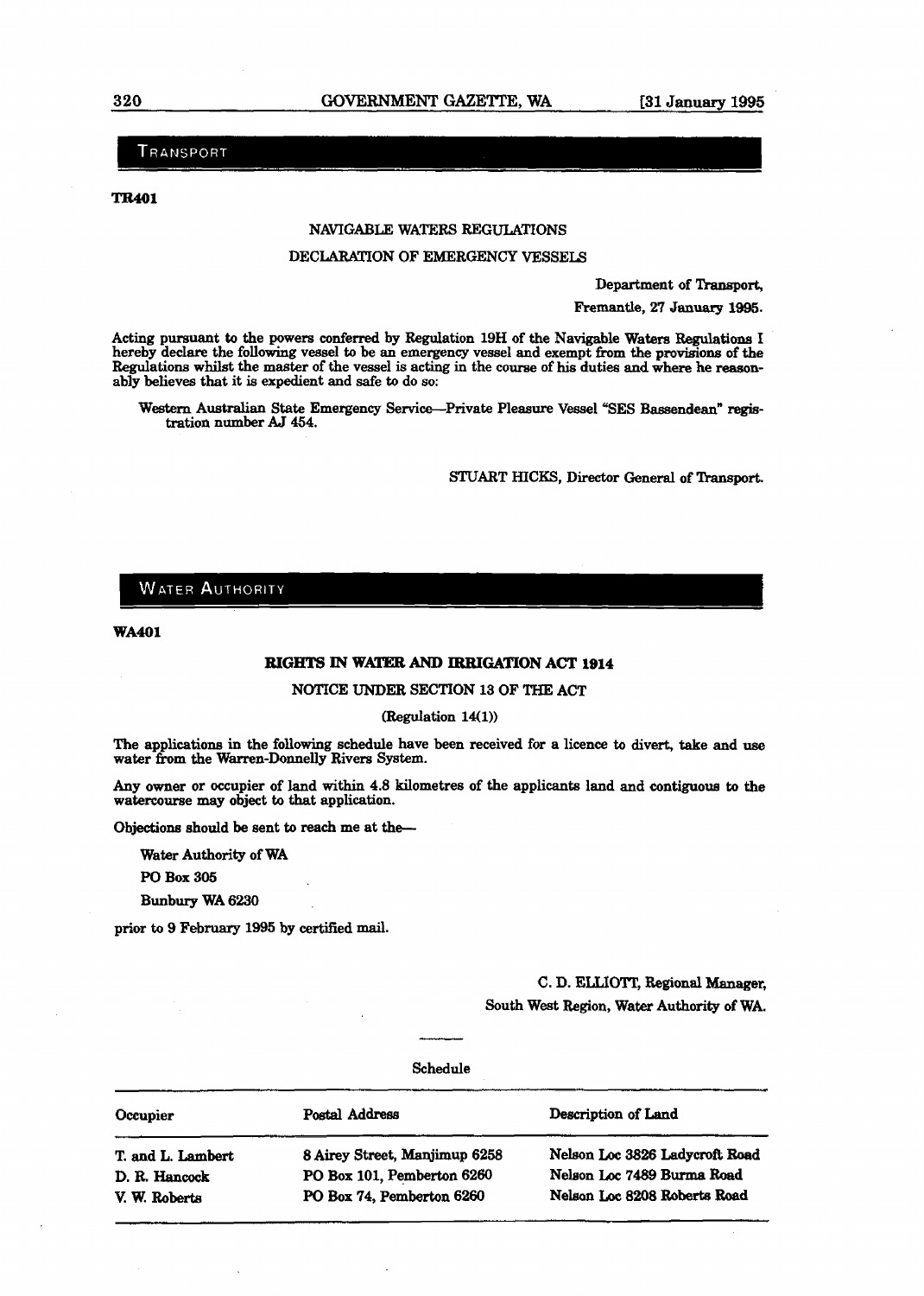#### **TENDERS**

#### ZT201

# **MAIN** ROADS **WESTERN AUSTRALIA**

#### $Tenders$

Tenders are invited for the following projects.

Tender documents are available from the Contracts Officer, Supply Services Branch, Ground Floor, Waterloo Crescent, East Perth.

| Tender No.              | Description                                                                                                                 | Closing Date        |
|-------------------------|-----------------------------------------------------------------------------------------------------------------------------|---------------------|
| $82/94$                 | Road reconstruction and bridgeworks, GNH, Jailhouse Creek                                                                   | 1995<br>February 28 |
| 136/94                  | Construction of Bridge 1318 over Southern River, Spencer Road—                                                              | February 21         |
| 226/94                  | Re-line culvert at Argyle rail crossing South Western Highway                                                               | February 10         |
| 230/94                  | Reinforced concrete box culvert installation and removal of existing<br>timber bridge at Eva Street in Maddington, Gosnells | February 15         |
| 94D21<br>$\overline{1}$ | Purchase and removal of one only shower caravan MRWA 0666 with<br>pressure pump MRWA 9199 and washing machine MRWA 9262     | February 2          |

#### **ZT202**

*Acceptance* **of** *2hders* 

| Contract<br>No. | Description                                                                                                              | Successful Tenderer  | Amount     |
|-----------------|--------------------------------------------------------------------------------------------------------------------------|----------------------|------------|
| 172/94          | Supply and delivery of two (2) only crew<br>cab flat top trucks.                                                         | Major Motors Pty Ltd | 136 983.00 |
| 210/94          | Supply of steel universal beams for Bridges Union Steel<br>1336 and 1337, Great Northern Highway,<br>Kimberley Division. |                      | 85 640.00  |

R. D. GILES, Acting Director, **Corporate Services.** 

#### **ZT301**

#### STATE SUPPLY COMMISSION *Pnders* **Invited**

Tender forms and full particulars of the Schedule hereunder **may** be obtained on application at the State Supply Commission, **6th** Floor, **441** Murray Street, Perth, **6000.** 

**TELEPHONE No. 365 8491 <b>FACSIMILE No. 321 7918** 

| Date of<br>Advertising | Schedule<br>No. | Description                                                                                   | Date of<br>Closing |
|------------------------|-----------------|-----------------------------------------------------------------------------------------------|--------------------|
| 1995                   |                 |                                                                                               | 1995               |
| January 13             | 403A1995        | Network Cabling for Great Southern Regional                                                   | February 2         |
| January 13             | 405A1995        | One (1) only Refrigerated Truck for the Ministry of                                           | February 2         |
| January 20             | 098A1995        | Polishers and Vacuum Cleaners (Industrial and<br>Domestic) for various Government Departments | February 9         |
| January 20             | 304A1995        | MacIntosh Computer Equipment for the Dept of                                                  | February 9         |
| January 20             | 408A1995        | Treasury Lending System for the W.A. Treasury                                                 | February 9         |
| <b>January 31</b>      | 412A1995        | One (1) only Wheel Mounted Industrial Front End                                               | February 16        |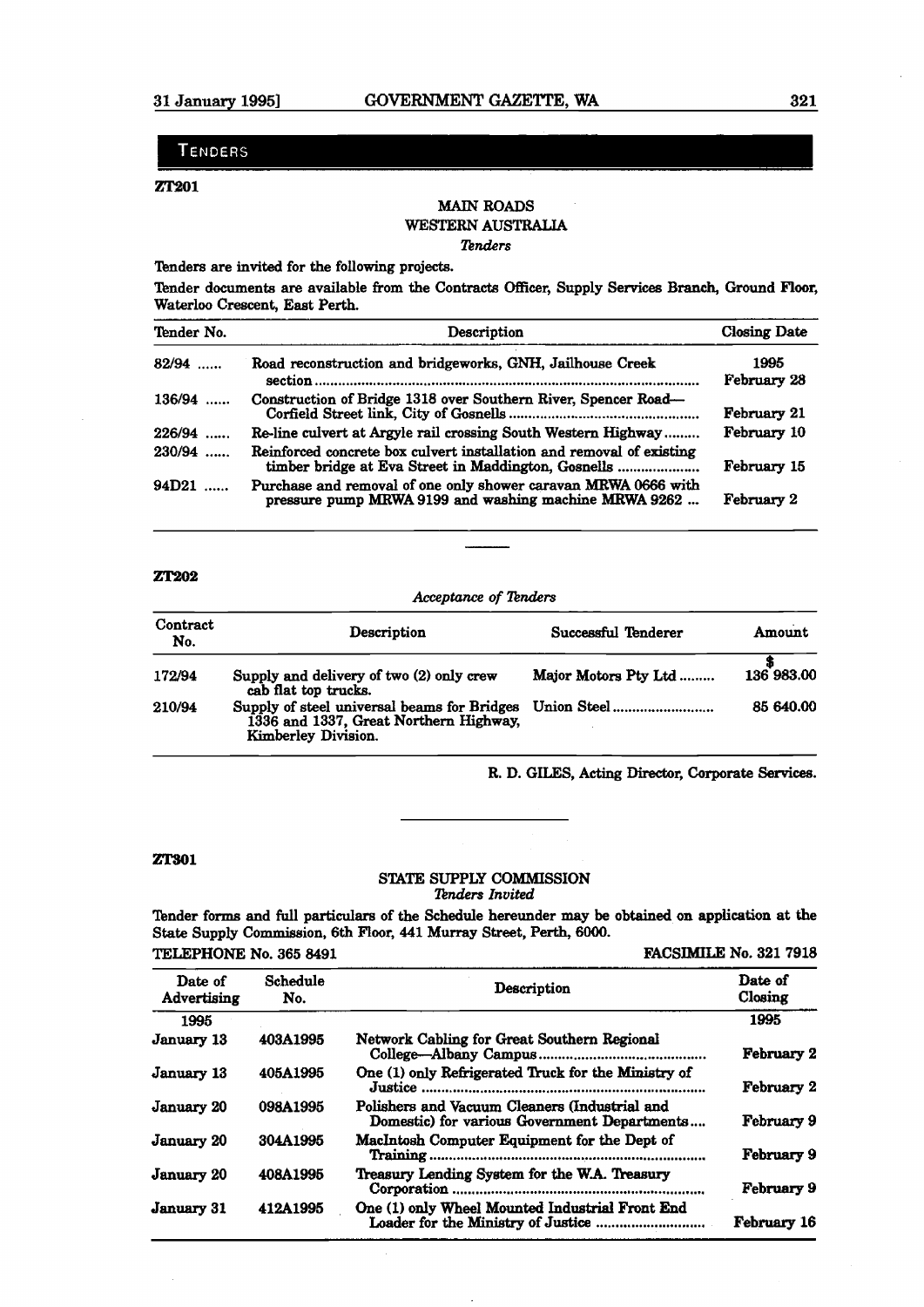# **322 GOVERNMENT GAZETTE, WA 131 January 1995**

#### STATE SUPPLY COMMISSION-continued *Iknders* Znvited-continued

| Date of<br>Advertising | Schedule<br>No.  | Description                                                                                                                                                      | Date of<br>Closing               |
|------------------------|------------------|------------------------------------------------------------------------------------------------------------------------------------------------------------------|----------------------------------|
| 1995                   |                  |                                                                                                                                                                  | 1995                             |
| January 31             | <b>413A1995</b>  | One (1) only Mechanical Front Wheel Assist, 4WD<br>Agricultural Tractor for the Education Dept of W.A.                                                           | February 16                      |
| January 13             | <b>ITRI 1/95</b> | Invitation to Register Interest<br>Provision of Communications and Inter-Network<br>Redesign and Upgrade for the Department of                                   | February 16                      |
|                        |                  | Request for Proposal                                                                                                                                             |                                  |
| January 31             | 2/95             | For the complete production of all Commission on<br>Government Publications and Final Reports                                                                    | February 9                       |
|                        |                  | Provision of Service                                                                                                                                             |                                  |
| <b>January 6</b>       | 740A1994         | Consultancy Services to assess the feasibility of a<br>Child Protection Cohort Study on behalf of the<br>Department for Community Development                    | February 2                       |
| January 6              | 305A1995         | Printing and Distribution of Law Publishers<br>Publications for the Department of State Services.                                                                | February 2                       |
| <b>January 20</b>      | 725A1994         | Attendant, Security and Lock-Up Services for the                                                                                                                 | February 9                       |
| January 20             | <b>243A1995</b>  | Security Services Staff for the Central Law Courts<br>and May Holman Centre for the Ministry of<br>                                                              | Extended<br>February 16          |
| January 20             | 409A1995         | Consultancy Service to facilitate the Progressive<br>Development and Implementation of Human<br>Resource Management Info System for the                          | Extended<br>February 23          |
| <b>January 20</b>      | <b>410A1995</b>  | Charter of Aircraft for transport of staff to and from                                                                                                           |                                  |
| <b>January 20</b>      | 415A1995         | Medical Practitioner Services for the development of<br><b>Sick Leave and Workers Compensation Policies</b><br>and the examination of employees for the Ministry | February 9<br><b>February 16</b> |
|                        |                  |                                                                                                                                                                  |                                  |
|                        |                  | Quotation                                                                                                                                                        |                                  |
| January 13             | 1004G            | Consultancy Services to conduct a feasibility study on<br>establishing a Marine Industry Technology Park at                                                      | February 3                       |
|                        |                  | Purchase and Removal                                                                                                                                             |                                  |
| January 13             | <b>400A1995</b>  | Insecticide for the Agriculture Protection Board of                                                                                                              | February 2                       |
| January 13             | 401A1995         | 1991 Toyota Landcruiser Stn Wgn (7QG 822) for<br>Department of Land Administration-Kununurra.                                                                    | February 2                       |
| <b>January</b> 13      | 402A1995         | Mobile Caravan Ablution Unit for the Department                                                                                                                  | February 2                       |
| January 20             | 407A1995         | 1994 Toyota Landcruiser Stn Wgn (7QR 487), 1991<br>Toyota Landcruiser (XQN 742) (both extensively<br>burnt) for the Dept of CALM—Wanneroo                        | February 9                       |
| January 20             | 411A1995         | Four (4) only 1975 Leyland Omnibuses for the<br>Eastern Goldfields Transport Board—Kalgoorlie                                                                    | February 9                       |

Tenders addressed to the Chairman, State Supply Commission, 6th Floor, 441 Murray Street, Perth WA 6000, before 10.00 am on the nominated closing date.

Tenders must be properly endorsed on envelopes otherwise they are liable to rejection. No tender necessarily accepted.

L. W. GRAHAM, Chairman, State Supply Commission.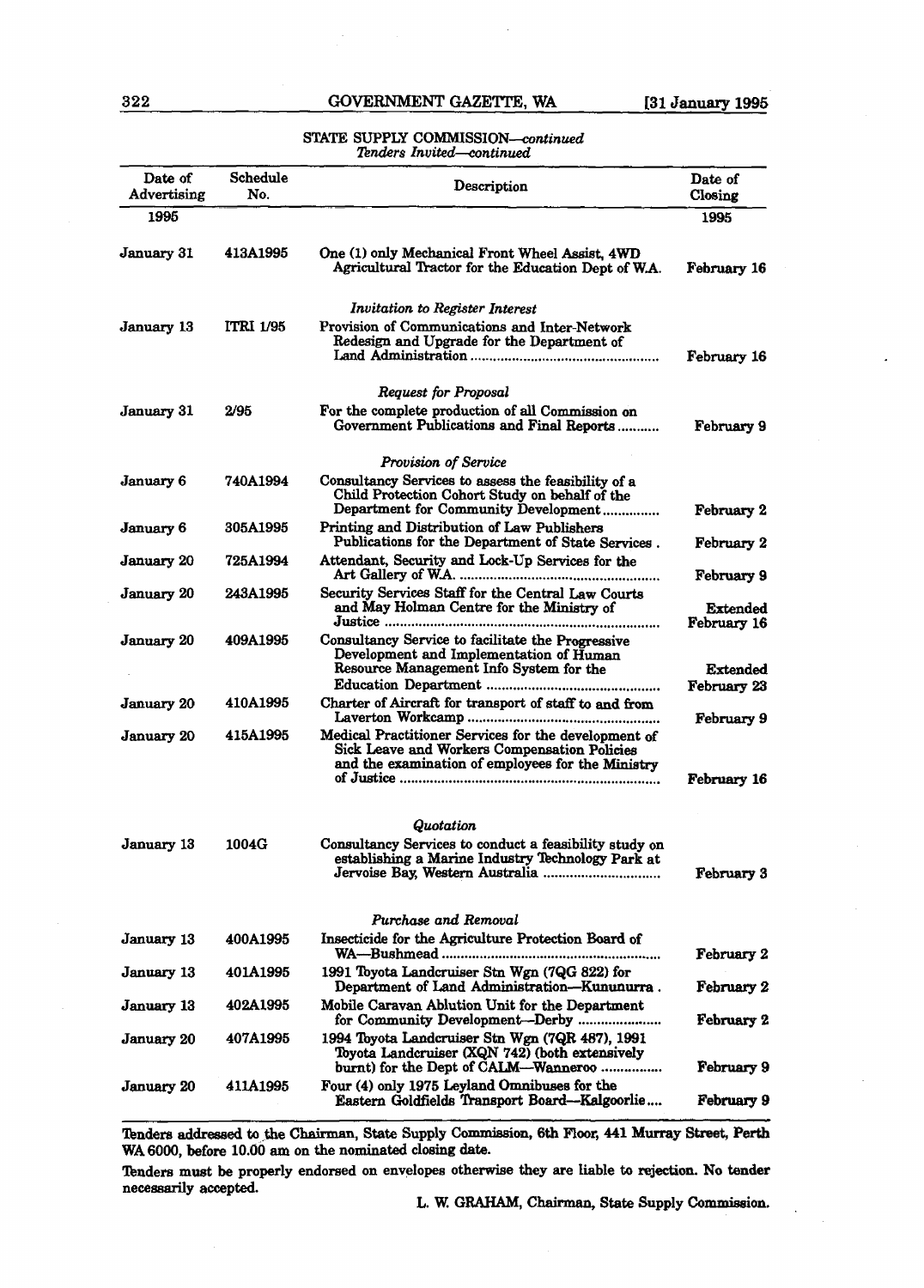#### **ZT302**

#### STATE SUPPLY *COMMISSION-ontinued*

Accepted **22nders** 

| Schedule<br>No. | <b>Particulars</b>                   | Contractor            | Rate                  |
|-----------------|--------------------------------------|-----------------------|-----------------------|
|                 | Supply and Delivery                  |                       |                       |
| 018A1994        | <b>Food Containers and Packaging</b> | Various               | Details on<br>Request |
|                 | Provision of a Service               |                       |                       |
| 321A1994        | Tour Wholesaling Programme "Best     | Great Aussie Holidays | Details on<br>Request |

## **PUBLIC NOTICES**

**ZZ201** 

#### **TRUSTEES ACT 1962**

Creditors and other persons having claims **(to** which section 63 of the Tkrstees Act, 1962 relates) in respect of the Estate of the undermentioned deceased persons, are required by Perpetual Trustees W.A. Ltd of 89 St George's Terrace Perth, to send particulars of their claims to the Company, by the undermentioned date, after which date the said Company **may** convey or **distribute** the **assets, having**  regard only to the claims of which the Company then has notice.

*Claims* for the following expire one month after the date of publication **laemf.** 

Appleton, Phyllis Davey, late of 61 Bolderwood Drive, South Lake WA 6164, Pensioner, died 17/12/94

Bottrell, **Maria,** late of Carramar Village Homes, Unit 8,23A **Redgum** Way, **Morley** WA 6062, Retired, died 9/1/95.

Gibbons, Arthur, late of Unit 15/480 Guildford Road, Bayswater WA 6053, Pensioner, died 19/12/94.

Hope, **Alice** Hafra, late of Salvation **Army** Nursing Home, 31 Willianw Road, **Nedlands** WA 6009, Pensioner, died 7/l/95.

**Katounas,** Loula, late **of** 3 Riverview Court, Dalkeith WA 6009, **Retired,** died **2/8/94.** 

- **Kemedy,** Jessie **Loud,** late of 15-17 Beenong Road, Darlington WA6070, **Retired** Music **Tbacher, died**  7/l/95.
- hidie, Andrew, late of Craigmont Nursing Home, Third Avenue, **Maylande** WA **6051, Retired, died**  16/12/94.
- **Timmis,** Elizabeth **Mary** Dawn, late of 63 Shortland Street, Wentworth Falls, **NSW** 2782, Housewife, **did** 17/1/95.
- **kbd, Geoffrey** Athol, late of 17 Gunbower Road, Mount Pleasant WA 6153, **Greenkeeper,** died **5/**  12/94.
- Witkowski, **We,** late of **Craigville** Nursing Home, **F'rench** Road, lbaelville WA 6153, Pensioner, **died**  7/12/94.

Dated **this 26th day** of **January 1996.** 

D. R. CUR& Divisional **Manager, lkwtee** & **Financial** Services.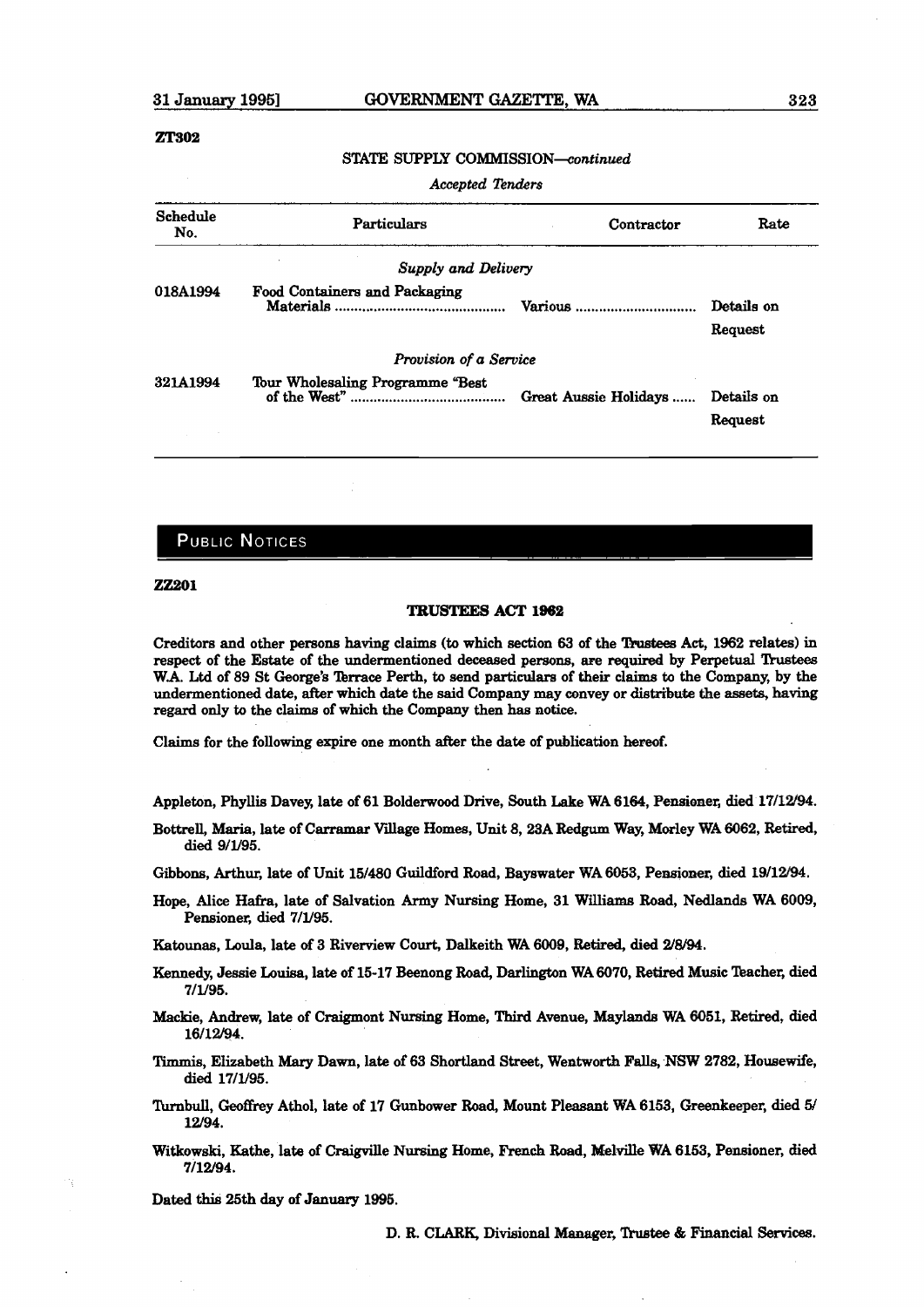#### **22x01**

#### NOTICE OF APPLICATION **(S,** 459p, **0.71** r.37(9), Form **93)**

#### In the Federal Court of Australia, Western Australia, District **Registry** General Division No. WAG **3042** of 1994 Notice of Application relating to **Deca** Holdings **Pty LM ACN: 009 070 455**  Commonwealth Development **Bank** of Australia, Applicant and Deca Holdings **Pty Ltd**  ACN: **009 070** 455, Respondent

Commonwdth Development Bank ofAustralia will apply to the Federal Court ofAustralia at **9.30** am. on **20** February **1995** at Level 6,1 Vidoria Avenue, Perth in Proceedings No. WAG 3042 of **1994** for an order that **Deca** Holdings **Pty Ltd** ("the Company") be wound up.

The applicant's address for service is 150 St George's Terrace, Perth.

**Any** contributory, member or **creditor** of the Company may appear at the hearing in person or by counsel or by a solicitor or oppose the making of an order to wind up **the** Company.

**Any** person intending to appear at the directions hearing must **file** a notice of appearance in **accordance**  with Form **79** and an affidavit verifying any grounds of opposition to the winding up application in accordance with Form 93B and must serve the notice of appearance and affidavit on the applicant at its address for service shown above, not later than two days before the day appointed for the hearing.

**This** notice is inserted by Messrs Corn Chambers Westgarth of **150** St George's **Terrace,** Perth, solicitors for the applicant.

**22402** 

## **INQUIRY AGENTS LICENSING** ACT **l954**  APPLICATION FOR LICENCE IN **THE** FIRST **INSTANCE**

'b the Court of Petty Sessions at Joondalup.

I Laurence Robert Tyler of 4 The Rise, Woodvale 6026, Phone Number H-409 1954 W-346 2501, Hospital **Security** Officer/Investigator **having** attained the age of twenty-one **yeam,** hereby apply on my own behalf for a **licence** under the abovementioned Act. The principal place of business **will** be at Fremantle Investigations, Suite **24/17** Ogilvie Road, Mt Pleasant.

Dated the 25th day of January **1995.** 

L. R. **TYLER,** Signature of Applicant.

Appointment of Hearing

I hereby appoint the **3rd** day of March 1995 at 10 o'clock in the forenoon **as** the **time** for **the hearing** of the foregoing application at the Court of Petty Sessions at Joondalup. Dated the 25th day of **January** 1995.

**P. SHADFORTH, Clerk** of **Petty Sesaioae.** 

Objection to the granting of the application may be served on the applicant and the Clerk of Petty Sessions at any time prior to seven days before the date appointed for the hearing.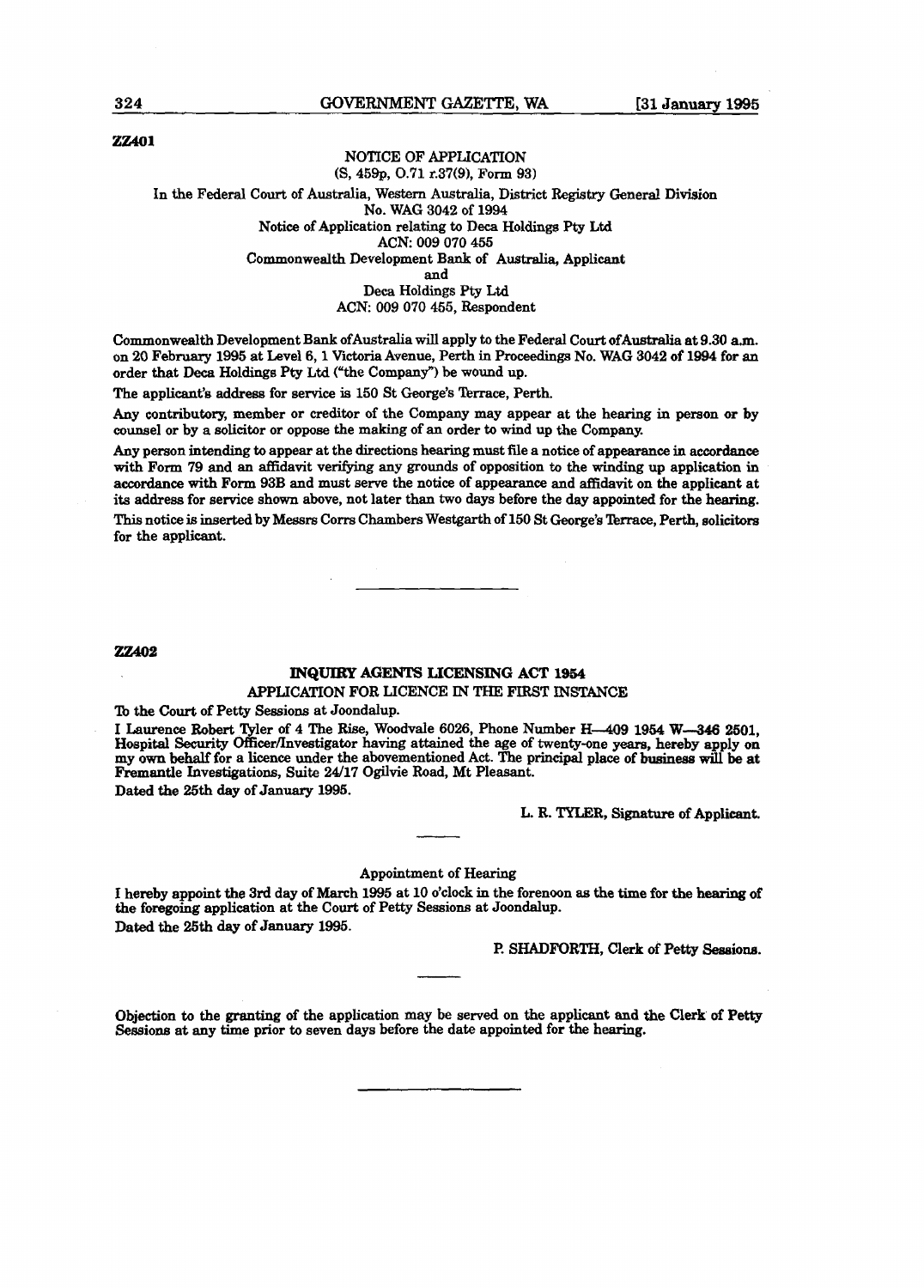PERIHI OBSERVATIORY THE W.A. SPECIALISTS IN ASTRONOMICAL Research & Educational Astronomy PUBLIC TOURS (DAY & NIGHT) FIELD NIGHTS, LECTURES Astronomical Information Astronomical Handbook Sun rise & set; Moon rise & set Legal advice Chronometer calibration Astronomical souvenirs SERVING WESTERN AUSTRALIA SINCE 1896

WALNUT ROAD, BICKLEY 6076 TELEPHONE 293 8255 FAX 293 81 **38** 

ASTRONOMY IS LOOKING UP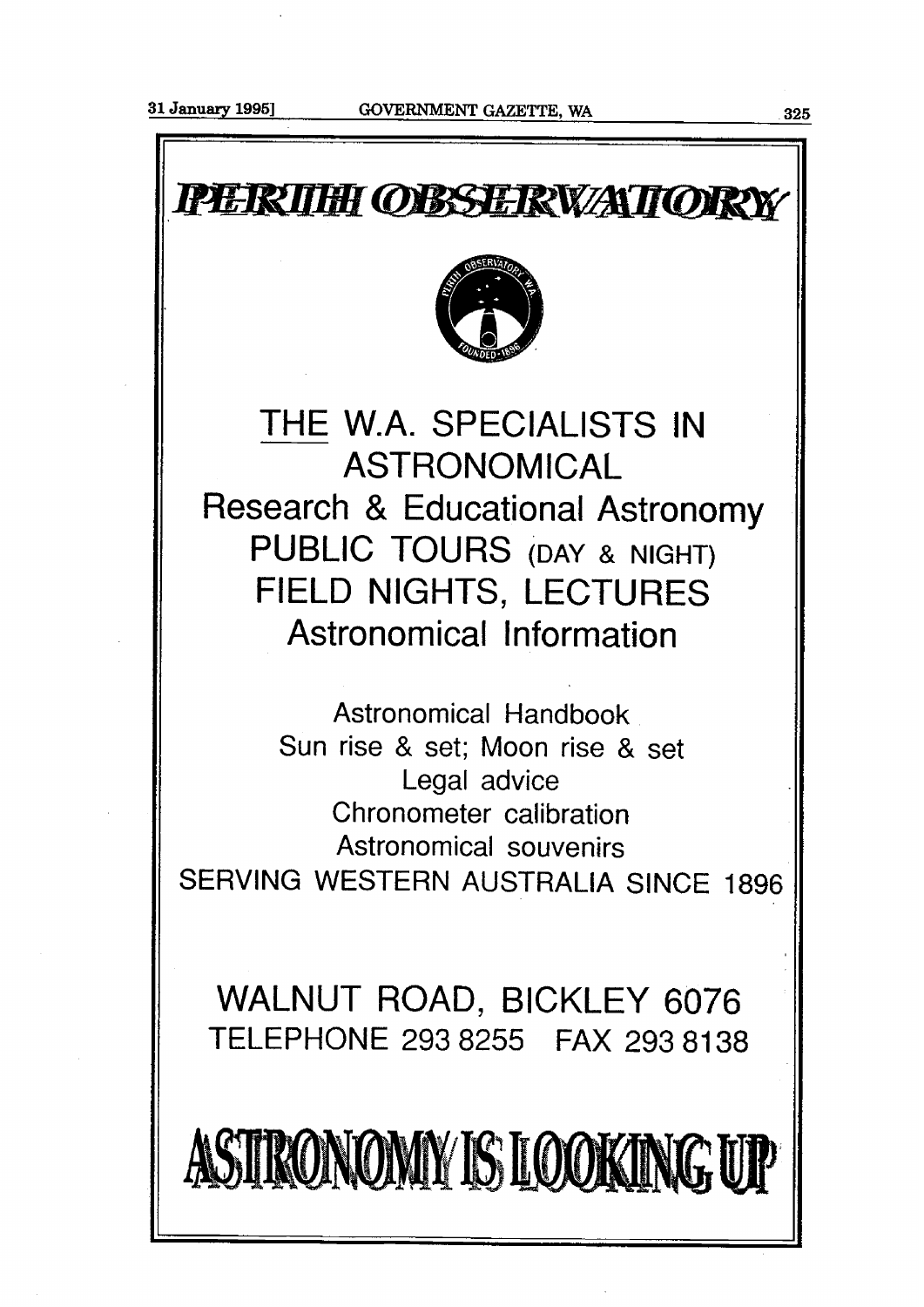# Now we *ofier* you *a*  **Total** *Mail Service*

The Total Mail concept is designed to relieve you of your daily mail handling obligations and will allow you to utilise your records staff more effectively.

# *Other Mail West services include*

# **PREMIUM POST**

**This** service guarantees next day delivery of your standard mail and retun you a minimum 10 per cent saving.

**NON-STD MAIL** 

Large letters, packets and parcels. All your mailing needs **can** now be processed by Mail West and return you a minimum 10 per cent saving.

# **INTERNATIONAL AIR MAIL**

A super fast Air Mail Express service to all overseas destinations with a guaranteed 20 per cent discount to.you.

# *?ee* **Mail** *West services*

**BAG PACK** 

Our fleet of Mail West vehicles picks up and delivers your Inter-Departmental and country centre mail three times daily in the city area.

**COUNTRY TRANSIT SERVICE**  Overnight delivery to 100 **country** centres throughout Western Australia

# **NORTH WEST EXPRESS**

Air Mail service to 11 North West centres. Guaranteed early morning delivery of your mail to and from these centres

- **REGISTERED VALUE MAIL** 
	- For those urgent items which need receipt of delivery.
- **AUSDOC**

Yes, we are a member of AUSDOC. So are most financial institutions and legal firms which you deal with.

We welcome your inquiries regarding **these,** or any other mail services you may require. Why not call us on 325 5703 or pay us a visit at our new premises at 311 Hay Street East (opposite the Perth Mint).

<u>P Provincial de la Partide de la Partide de la Partide de la Partide de la Partide de la Partide de la Partide </u>



Do **you** *require* **a** wrapping, foldrng **or** *enveloping*  **service** for **your** *bulk milings* ?

Contact Mail West for access to this cost effective service. **MAIL WEST "A UNIT OF THE DEPARTMENT OF STATE SERVICES"** 

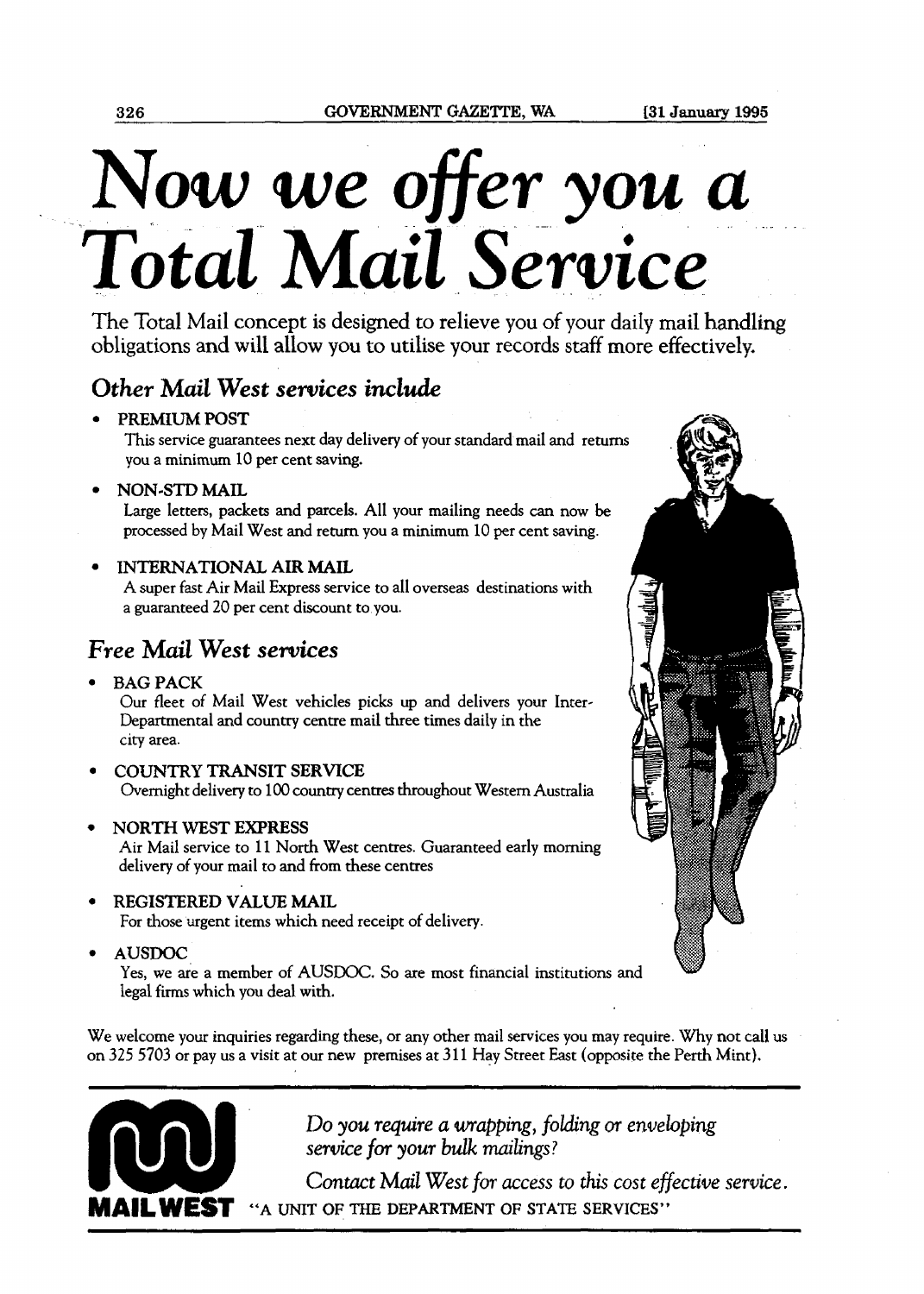$\hat{\mathcal{A}}$ 

|          | <b>STATE LAW PUBLISHER</b>                                                                                                                                                      |
|----------|---------------------------------------------------------------------------------------------------------------------------------------------------------------------------------|
|          | <b>AT LAST!</b>                                                                                                                                                                 |
|          | <b>INSTANT ACCESS TO W.A. STATUTES</b>                                                                                                                                          |
|          | LAWMNEI<br>WESTERN<br>AUSTRALIA                                                                                                                                                 |
|          | <b>ON-LINE COMPUTER ACCESS TO WESTERN</b><br>AUSTRALIAN STATUTORY AND GOVERNMENT<br><b>INFORMATION</b>                                                                          |
|          | "THE COMPLETE ON-LINE SOLUTION"                                                                                                                                                 |
|          | • Australian text retrieval software fully supported in WA<br>including user training & Help Desk service<br>• Access to current legislation                                    |
|          | Simple, user friendly design, providing easy access by most<br>hardware/software configurations                                                                                 |
|          | Competitive \$1.95 per minute access charge                                                                                                                                     |
|          | SUBSCRIBE TODAY - CONTACT STATE PRINT                                                                                                                                           |
|          | TEL: (09) 383 8821 Fax: (09) 383 8888 22 Station Street Wembley WA 6014                                                                                                         |
| ≽€       | I wish to find out more about LAW-NET Western Australia! PLEASE rush me a LAW-NET<br>Western Australia brochure and APPLICATION and AGREEMENT FORM today!                       |
|          |                                                                                                                                                                                 |
|          |                                                                                                                                                                                 |
|          |                                                                                                                                                                                 |
| SEND TO: | <b>REPLY PAID SERVICE 191</b><br>Marketing Manager, LAW-NET Western Australia<br>STATE LAW PUBLISHER, Department of State Services<br>22 Station Street, WEMBLEY WA 6014<br>uca |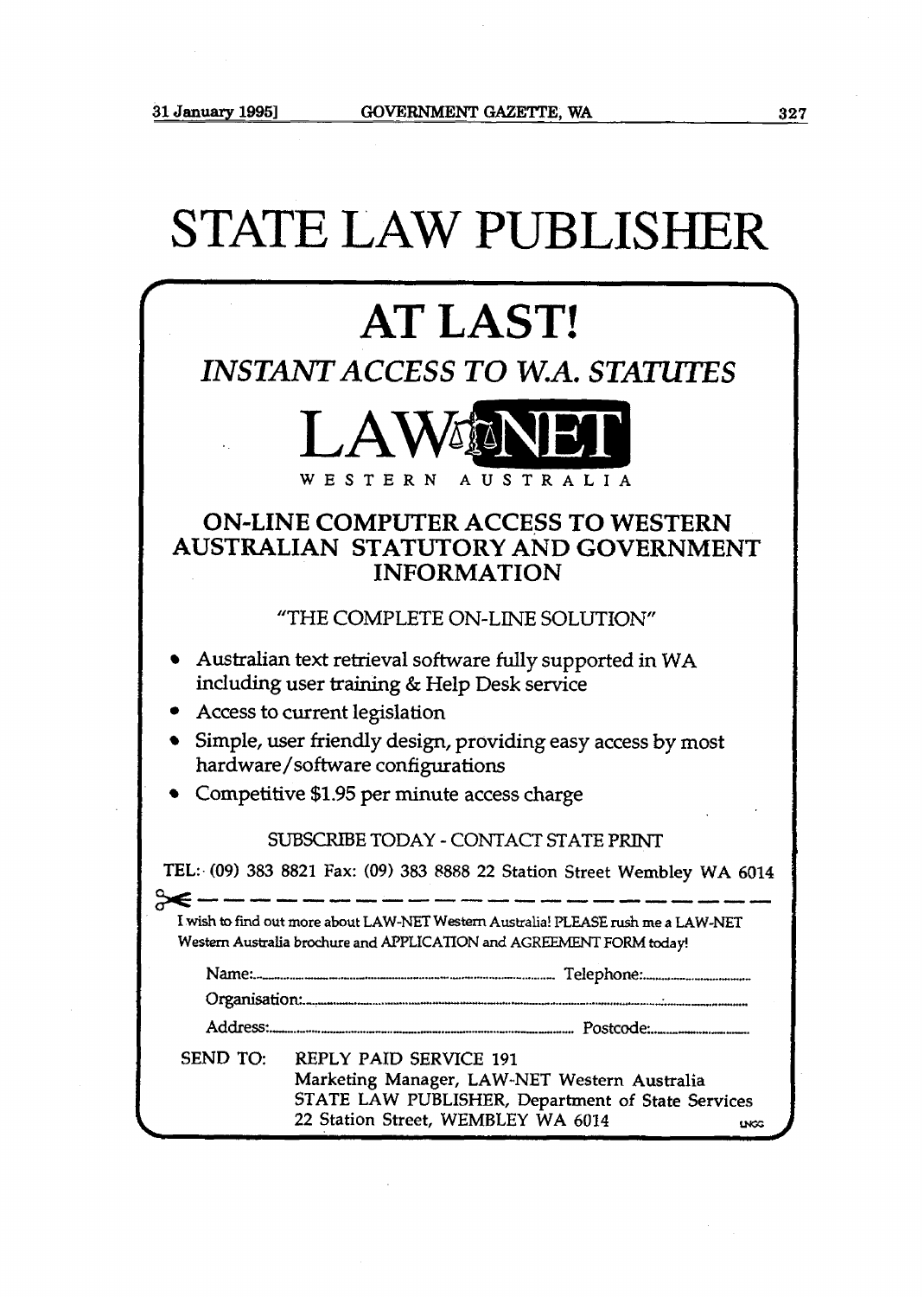# **328 OOVEIWMENT GAZETTE, WA [31** January **1995**

# WESTERN AUSTRALIA

# **THE CRIMINAL CODE**

**(Reprinted as at 17 December 1993)** 

\*Price: \$31.60 Counter Sales Plus Postage on 880 grams

\* **Prices** subject to change on addition of amendments.

# **CLAIMS FOR MISSING ISSUES**

# **(SUBSCRIPTION ITEMS)**

**For** a claim to be recognised as valid, written notification must be lodged at State Law Publisher, within 28 days of publication of the missing item. Claims lodged after this date will attract payment in full.

# STATE LAW PUBLISHER

# SUBSCRIPTION CHARGES 1995

**All subscriptions and standing orders run from 1 January to 31 December 1995.** 

**The policy of the State Law Publisher is that no refunds or credits will be given if a subscription is cancelled during the year.** 

**Quoted price includes postage by surface mail unless stated otherwise.** 

#### GOVERNMENT GAZETTE

The **Government Gazette** is published on Tuesday and Friday of each week, unless disrupted by public holidays or unforeseen circumstances.

Special **Government Gazettes** and Extraordinary **Government Gazettes** are published periodically. Only the special gazettes are included in the subscription price.

| Subscription rates:     |        |
|-------------------------|--------|
| Within WA               | 506.00 |
| Interstate              | 533.00 |
| Overseas (airmail)      | 664.00 |
| <b>Bound Volumes of</b> |        |
| Government Gazette      | 808.00 |
|                         |        |

#### INDUSTRIAL GAZETTE

| Industrial Gazette is published monthly. |  |  |  |
|------------------------------------------|--|--|--|
|------------------------------------------|--|--|--|

| <b>Subscription rates:</b> | Ŧ      |
|----------------------------|--------|
| Within WA                  | 227.00 |
| Interstate                 | 266.00 |
| Overseas (airmail)         | 378.00 |

**Hansardis** printed and posted weekly during a parliamentary session. Subscription rates: S Within WA **277.00**  Interstate **324.00**  Overseas (airmail) **640.00**  Bound Volumes of **Hansard:** 

HANSARD

| Within W.A.                     | 470.00 |
|---------------------------------|--------|
| Interstate                      | 500.00 |
| <b>STATUTES</b>                 |        |
| <b>Bound Statutes:</b>          | S      |
| Within W.A.                     | 195.00 |
| Interstate                      | 215.00 |
| <b>Overseas</b>                 | 220.00 |
| <b>Half Calf Bound Statutes</b> | 537.00 |
| <b>Loose Statutes:</b>          |        |
| Within W.A.                     | 157.00 |
| Interstate                      | 180.00 |
| <b>Overseas</b>                 | 221.00 |
| <b>Sessional Bills</b>          |        |
| Within W.A.                     | 187.00 |
| Interstate                      | 196.00 |
| Overseas                        | 239.00 |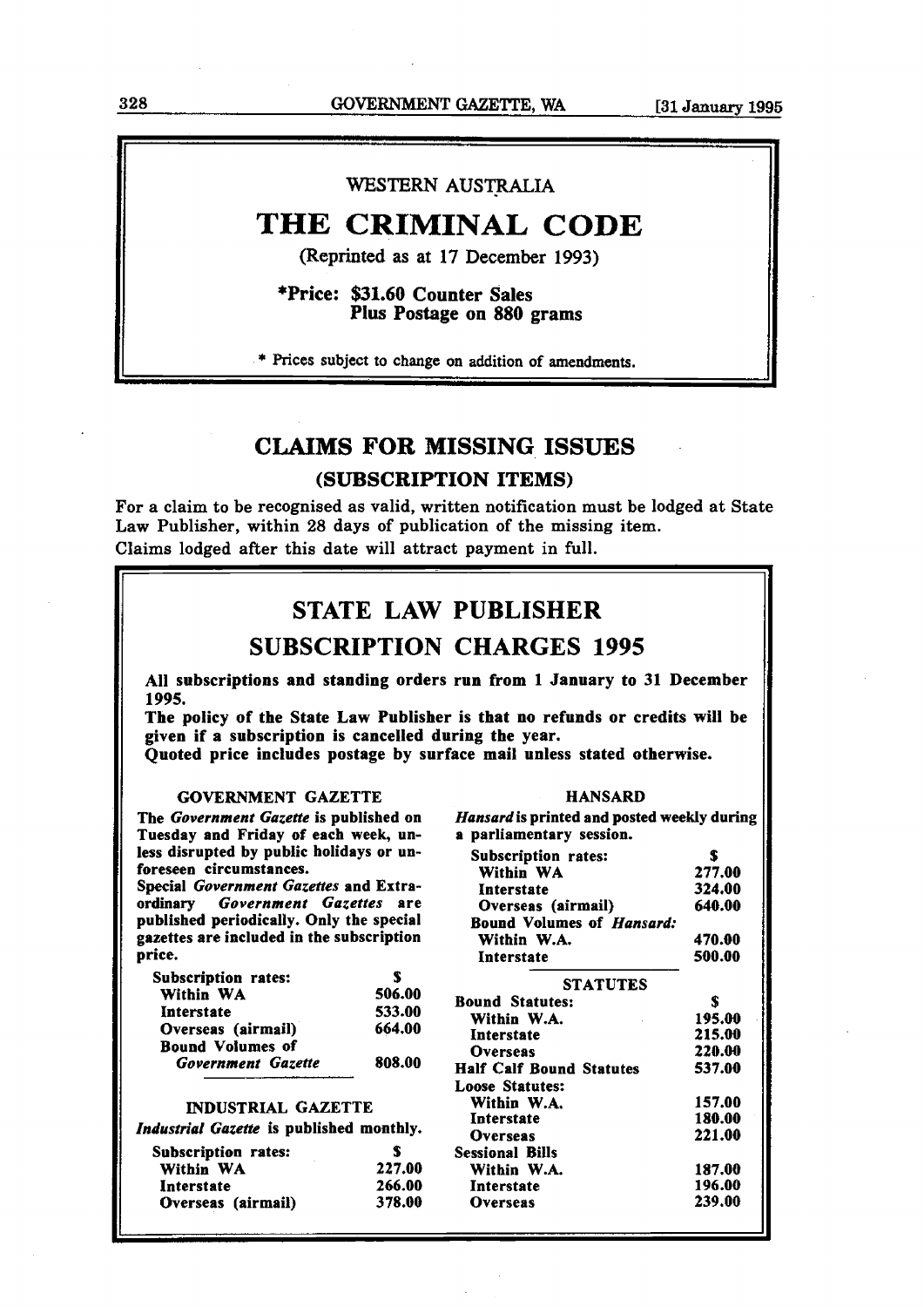# NOWAVAILABLE !!

# Order your Bound Volumes of Government Gazette **1995**

**An attractively pmented** set of **4** Bound Volumes of Government *Gazette* 

For Government Departments and private firms who presently **arrange** binding for their copies of Government **Gazettes,** the State Law Publisher is now offering a subscription covering 4 Quarterly Volumes at a cost of **\$808.00.** 

The Gazettes will be bound in black cloth with gold foil lettering on the spine and personalised **by** the addition of the client's name in gold lettering on the front cover.

#### **PLEASE NOTE**

On the rare occasion **where extra** gazettes **are** published in one quarter, a fifth volume **may** be required. In this instance an invoice **will** be issued to recoup the binding casts **only** of \$105.00 over **and** above the subscription.

**For** further information **please contact:**  State Law Publisher Telephone: 383 **8851** 

# **WESTERN AUSTRALLA**

# **DISABILITY SERVICES ACT 1993**

**\*Price: \$12.00 Counter Sales Plus Postage on 200 grams** 

\* **Prices subject to change on addition of amendments.** 

WESTERN **AUSTRALIA** 

# **NURSES ACT 1992**

**\*Price: \$7.80 Counter Sales Plus Postage on 150 grams** 

\* **Prices subject to change on addition of amendments.** I